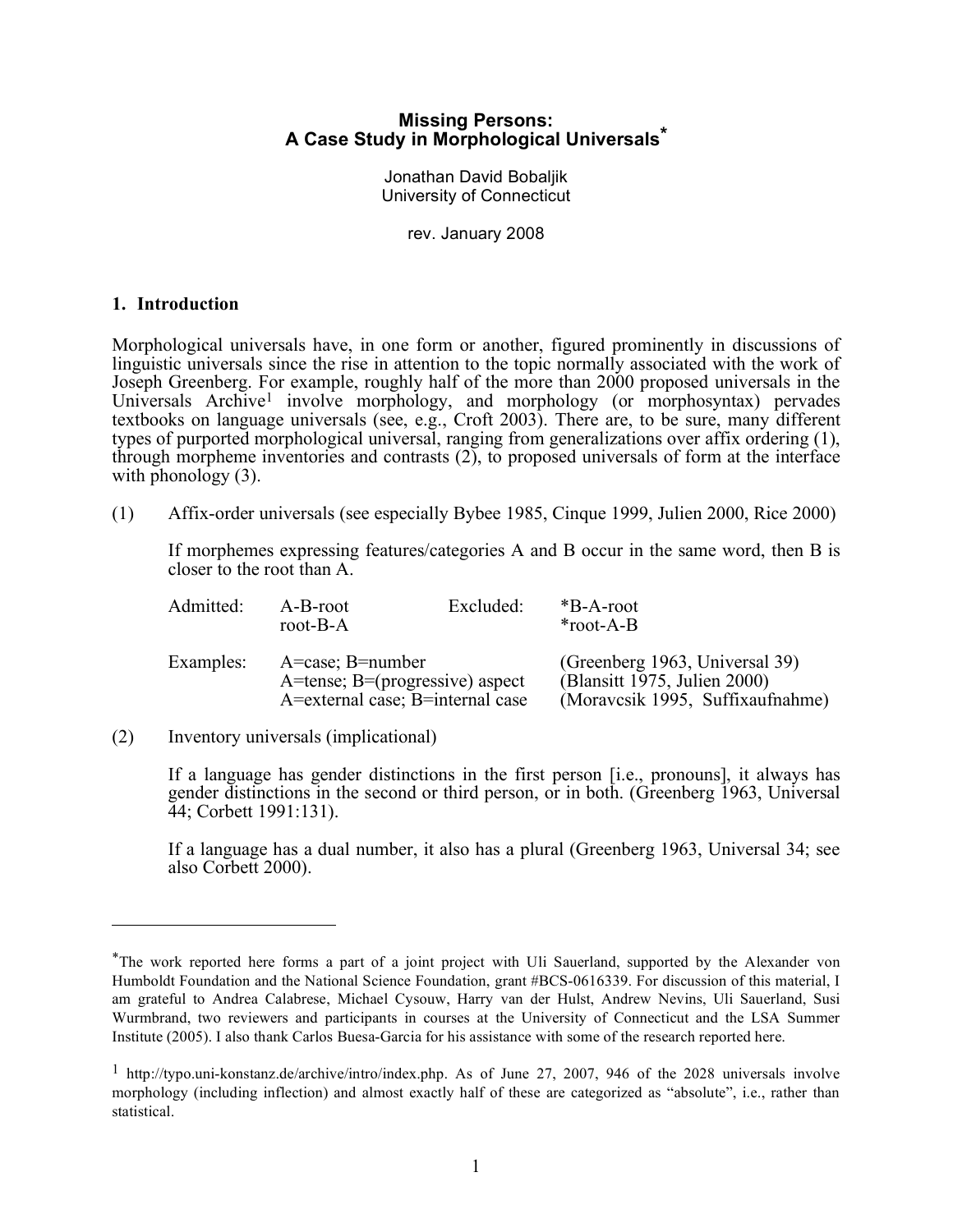A language never has more gender categories in non-singular numbers than in the singular (Greenberg 1963, Universal 37)

### (3) Universals of form (i.e., without reference to meaning / features)

Templatic morphology is always defined in terms of prosodic, rather than segmental, templates. For example, partial reduplication may attach a "light syllable", but cannot be specified directly as CV. (McCarthy and Prince 1986[1996])

In partial reduplication, copying is always Edge-In. Thus, prefixing reduplication copies from the left edge of the base (AB-ABCD, \*CD-ABCD) while suffixing reduplication copies from the right (ABCD-CD, \*ABCD-CD); (after Marantz 1982, who identified this as a trend, see Nelson 2003 for the claim that it is universal, with accounts of apparent counter-examples)

The literature on morphological universals revolves largely around two questions (parallel to those asked for syntax, see Newmeyer, this volume). The first concerns the empirical validity of claims for absolute, exceptionless universals, as opposed to statistically significant trends. The second (assuming that some universals are indeed absolute) lies at the heart of the formalistfunctionalist debate: do the true universals reflect properties of our genetic endowment (the formalist position) or do they emerge from cross-cultural tendencies in speech act settings (the functionalist position)? Another dimension of this question is whether the universals represent properties peculiar to language (and hence clues to the form of Universal Grammar), or merely the reflexes of more general aspects of human cognition.

In this brief paper, I offer a case study of three closely related morphological universals of a type that has received somewhat less attention than those in  $(1)-(2)$ . Specifically, the generalizations constitute absolute, rather than implicational, universals ranging over morpheme inventories. They have the form that certain well-defined, and a priori plausible, morphological contrasts never occur. I submit that universals of this sort provide a good argument (given the current state of knowledge) for the formalist view, i.e., that there are universal constraints on possible morphemes: a Universal Feature Inventory.

The universals in question range over contrasts in the domain of person marking (pronouns, clitics and agreement), and more narrowly in the attested atomic inventories of person marking.<sup>2</sup> The universals can be understood with reference to what Sokolovskaja (1980) terms the seven "meta-persons". A descriptive vocabulary that incorporates the three traditional features (1, 2, 3) allows for the expression of a seven-way contrast along the dimension of person, independent of any other feature (such as number), as shown in (4).

 $\overline{a}$ 

<sup>&</sup>lt;sup>2</sup> That is, these universals range over inventories that are not subject to further morphological segmentation; additional contrasts can be created by combination of morphemes—see section 2.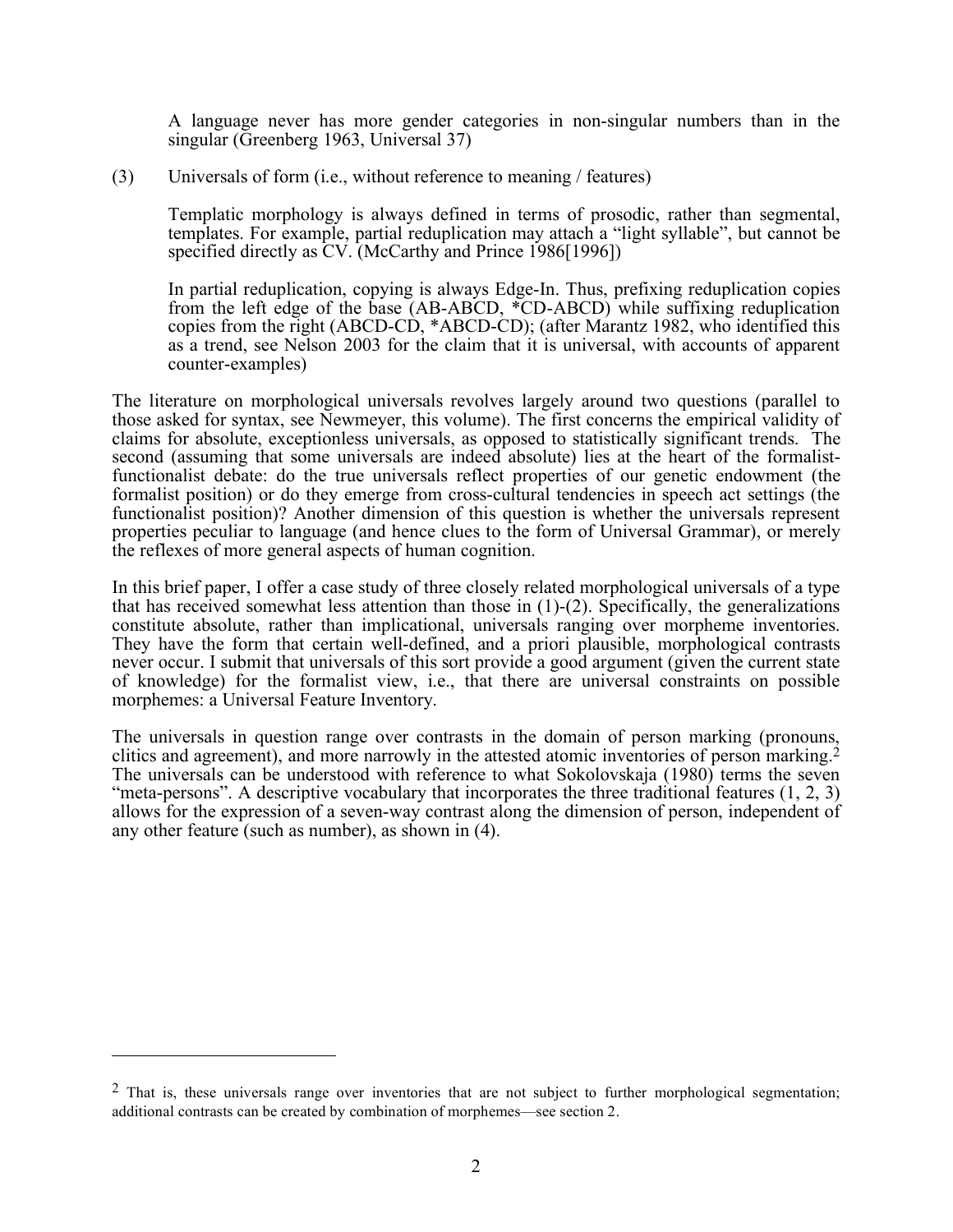(4) The seven meta-persons.

| $1+2$          | speaker(s) and hearer(s); no "others"          |
|----------------|------------------------------------------------|
| $1+2+3$        | $speaker(s)$ , hearer(s), and other(s)         |
|                | speaker(s) only                                |
| $1+3$          | $speaker(s)$ and other(s), hearer(s) excluded. |
| $\overline{2}$ | $hearer(s)$ only                               |
| $2 + 3$        | hearer(s) and other(s)                         |
| $\gamma$       | $other(s)$ only                                |

Despite the logical possibility of a seven-way contrast, certain distinctions are never morphologized; the maximal attested contrast (holding all else constant) is the four-way contrast in (5b). Many languages show even less: in languages lacking an inclusive/exclusive opposition (such as English), the first four meta-persons are as subsumed under the "first person plural" pronoun, *we*, a point noted already by Boas (1911:35).

| (5) | a. possible | b. attested     | c. binary     |
|-----|-------------|-----------------|---------------|
|     | $1+2$       | {"inclusive"}   | $[+spk, +hr]$ |
|     | $1+2+3$     |                 |               |
|     |             | {"exclusive"}   |               |
|     | $1 + 3$     |                 | $[+spk, -hr]$ |
|     |             |                 |               |
|     | $2 + 3$     | "second person" | $[-spk, +hr]$ |
|     |             | "third person"  | $-spk, -hr$ ] |

The universals are given in (6), under two formulations, which are equivalent for present purposes. Further clarification of these universals is given below. 3

(6) Person universals

 $\overline{a}$ 

*a. As restrictions on contrasts*

- **U1** No language distinguishes [1+1] from [1+3].
- **U2** No language distinguishes [2+2] from [2+3].
- **U3** No language distinguishes among  $[1+1+2]$ ,  $[1+2+2]$  and  $[1+2+3]$ .

*b. As restrictions on forms*

- **U1** No language has a special morpheme for (true) [1 PL].
- **U2** No language has a special morpheme for (true) [2 PL].

 $3$  It is important to keep in mind that the discussion here regards contrasts in person, independently of other features such as number. Thus many, possibly most, languages have a distinct form referring to  $\{2\}$  (a set containing just the hearer) as opposed to {2,3} (a hearer and one other), for example German *du* 'you.SG.' vs. *ihr* 'you.PL', but this is a distinction of number, not person. Crucially, the plural form is not restricted to  $[2+3]$  (hearer + other) and is also used to address multiple hearers [2+2]. See below for further discussion and examples.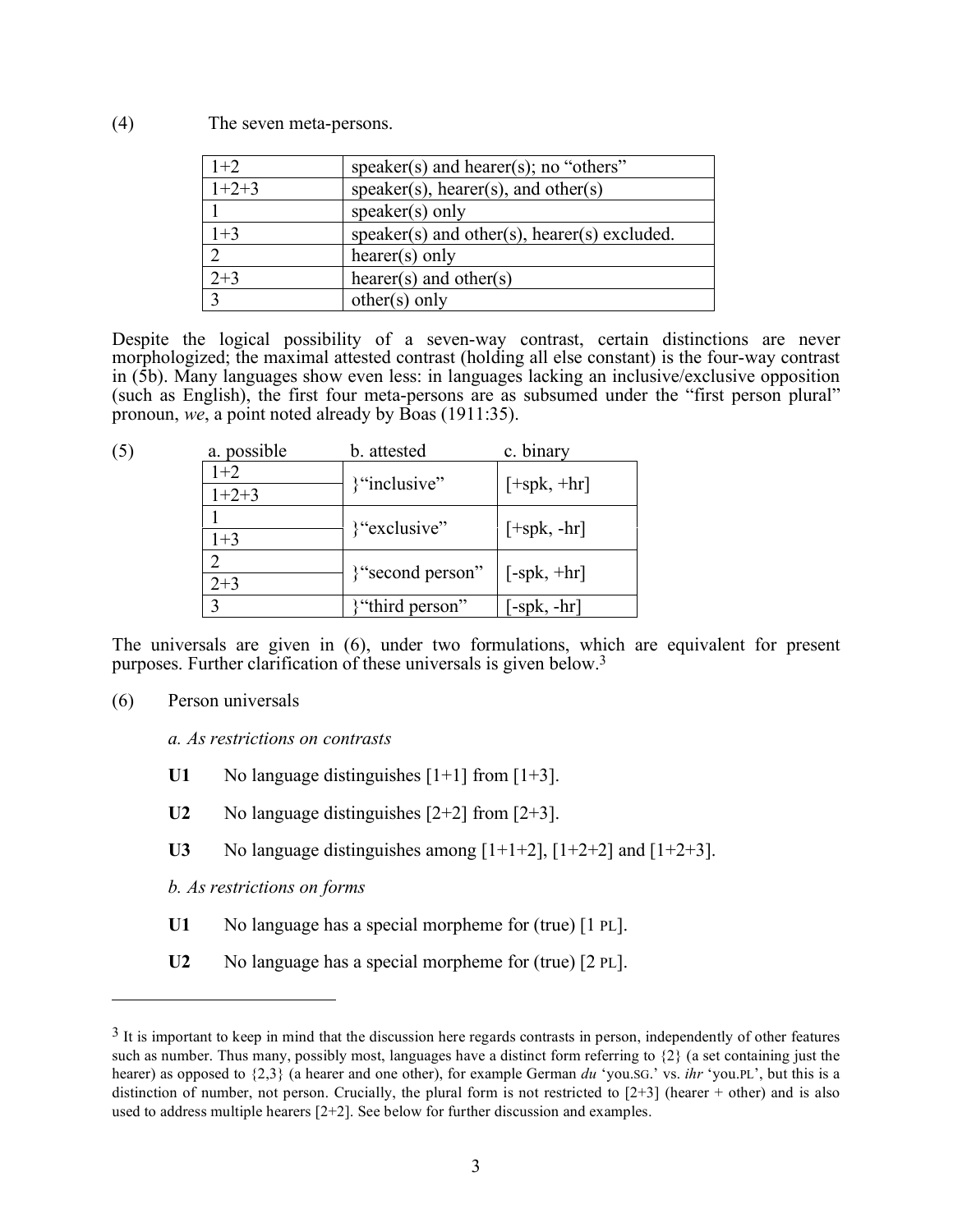### **U3** No language has a special morpheme for 'comprehensive' person [1+2+3].

In sum: the traditional three-value person system over-generates, allowing for the expression of universally unattested distinctions.<sup>4</sup> By contrast, a two-valued, binary feature system [±speaker] and [±hearer] (or any equivalent notation) is not only restricted to a four-way contrast, it in fact yields exactly the maximally attested contrasts and excludes precisely those distinctions that are unattested. In other words, the two-valued person feature system, lacking a feature "third person", admits of all and only the attested person distinctions in the world's languages. To the extent that there is no other (say, language-external) explanation of why the unattested contrasts should be impossible, this state of affairs constitutes a powerful argument in favour of the twovalue feature system over the traditional three-value alternative, as a property of Universal Grammar.

The argument is by no means novel, nor is it wholly uncontroversial. With varying choices of the feature labels, this argument has been presented and defended in one form or another by Ingram (1978), Harley and Ritter (2002), and in particular detail by Noyer (1997:chapter 2), and is implicit in other work using a binary feature system (see Silverstein 1976, Anderson 1992).<sup>5</sup> Criticisms and challenges for the two-value system are raised in Zwicky (1977), Comrie (1980), Plank (1985), and Cysouw (2003). Reviewing this well-worn example has in the first place the advantage that the empirical basis is extremely well-documented. Major studies span more than half a century (Forchheimer 1953, Sokolovskaja 1980, Cysouw 2003), with sample sizes on the order of 500 languages (e.g., Forchheimer 1953:2; see in particular Cysouw 2003 for a review of the literature and cirticial discussion of the various means by which authors have assembled samples). The relevant facts are clearly definable with a minimum of theoretical apparatus. And while the universals are extremely robust, there is of course some measure of lingering debate

 $\overline{a}$ 

<sup>&</sup>lt;sup>4</sup> If the combining operator "+" is not included, only a three-way contrast is generated. This three-person system undergenerates as it fails to admit languages showing an *inclusive* (speaker and hearer) vs. *exclusive* (speaker and others, but not hearer) opposition in the first person. Although rare in Indo-European languages, and thus not recognized by the ancients, such a distinction is common outside of the Indo-European family (see Cysouw 2003, Filimonova 2005). An arbitrary number of further distinctions made by repeating elements to indicate cardinality of referets  $(2+2 \text{ vs. } 2+2+2, \text{ vs. } 2+2+2+2...)$  is not attested as a matter of person, as opposed to number and is excluded from further consideration (see Sokolovskaja 1980:84, Cysouw 2003:77, and the exchange between Greenberg 1988, 1989 and McGregor 1989).

<sup>&</sup>lt;sup>5</sup> The labels  $[\pm$ speaker] and  $[\pm$ hearer] are from Ingram (1978), other authors have used  $[\pm]$  author] in place of  $[\pm]$ speaker] (Halle 1997) and/or  $[\pm add$ ressee] in place of [hearer] (Zwicky 1977) as well as pairs such as  $[\pm eqo]$  vs.  $[\pm tu]$ (Silverstein 1976) and  $[\pm 1/me]$  vs.  $[\pm \text{voul}$  (Anderson 1992, Noyer 1997). The non-committal features  $[\pm 1]$ ,  $[\pm 2]$  are also used; however, I have avoided using these here since I use [1,2,3] as more or less descriptive terms of the metalanguage. For the purposes of describing the inventories, the above combinations are essentially equivalent, as are variants using privative, rather than binary features, though questions of interpretation arise in tying these to explanations outside the morphology; see section 3.2 below. Note that a binary system using only [±speaker] and [±participant], also encountered in the literature, is not equivalent as it fails to draw the inclusive/exclusive opposition (i.e., [+speaker, -participant] is either incoherent or equivalent to [+speaker, +participant], depending on the interpretation of "-" values) and would need to be supplemented by an additional feature (see Sauerland, in press, and Nevins 2007 for relevant discussion). See Nevins (2007) also for arguments that the simple two-feature binary systems are insufficient to capture co-occurrence restrictions (specifically, the Person Case Constraint) and syncretisms, and thus that a more elaborate system than the one presented here is required; Nevins argues for a [participant] feature in addition to speaker and hearer features. See also Harley and Ritter (2002) and McGinnis (2005) for related discussion including the question of whether the relevant features participate in a featuregeometry, and see Noyer (1997), Cysouw (2003) and Nevins (2007) for contrasting views regarding the nature of the evidence from syncretism. The murkiness of the data on syncretism contrasts starkly with the sharpness of the generalizations considered here.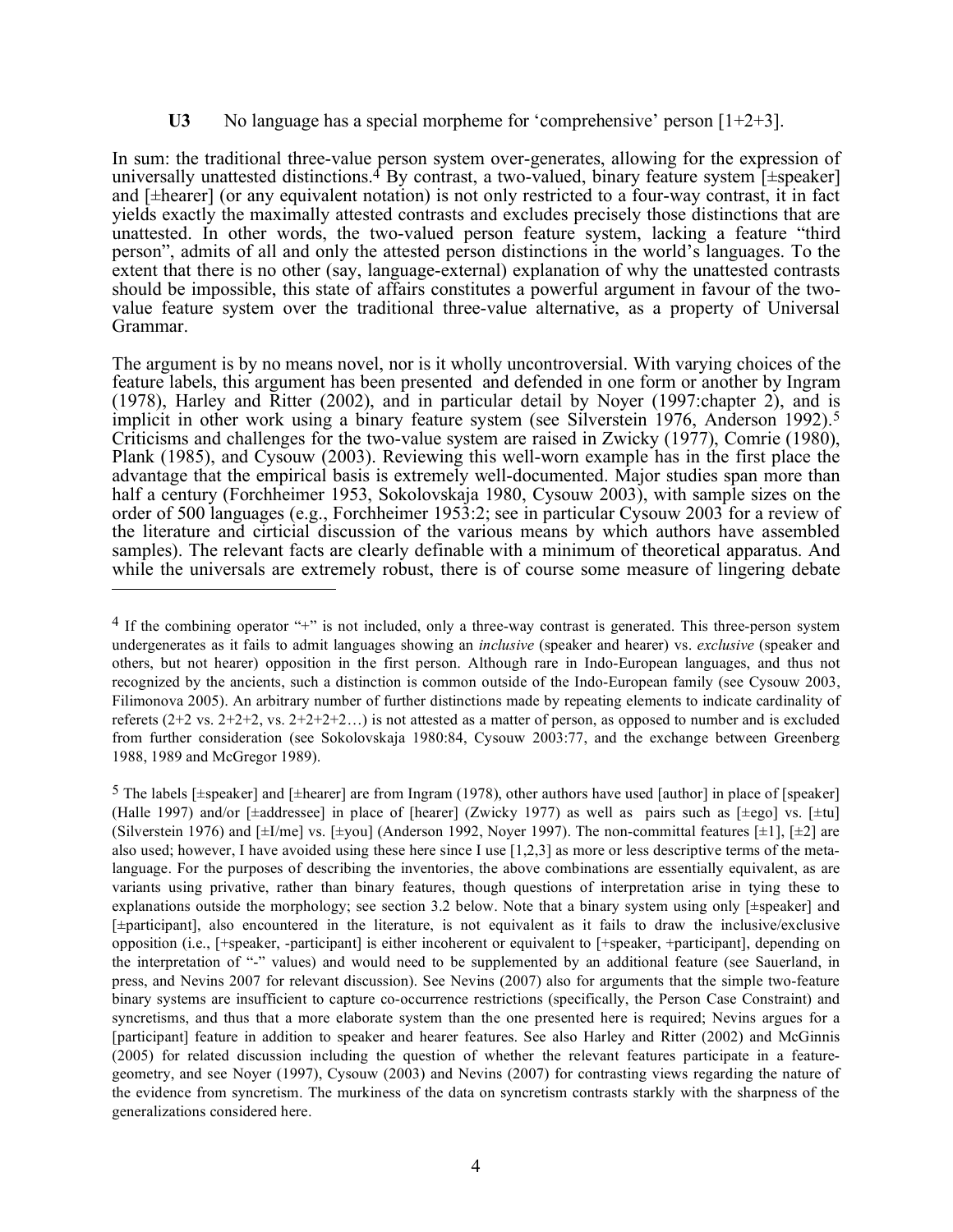about their validity. U2 is disputed by Comrie (1980) and Plank (1985) (see also Plank's remarks on the Universals Archive). In addition, some descriptions of sign languages (not discussed in the typological literature) appear to run counter to U2. As it happens, the putative counterexamples to U2 do not survive closer scrutiny (see especially Simon 2005). U3 is much less often discussed, the most important discussion being that in Cysouw (2003). Differences in terminology might suggest a challenge to U3 from data presented in that work, and I turn below to some further clarification of just what is at stake and what the evidence does (and does not show). There is thus room to address the empirical basis of both universals, and I turn to this in the next section.

In addition to the empirical domain, the attention that has been paid to these universals has led to specific proposals regarding the account from both formalist and functionalist perspectives, so these proposals may be directly compared, a task I take up in section 3. There, I show how and why the functional accounts of these universals that are on offer fall short. To the extent, for example, that there is a literature investigating the understanding of person (speech act participants) from a general perspective, it seems clear that the severely restricted inventory of distinctions signalled in morphology is but a pale reflection of the far richer set of distinctions that play a role in cognition. Likewise, current suggestions to deduce these universals from considerations of frequency do not have any empirical support that I am aware of. As they currently stand, such accounts appear to rest on conflicting hunches about "plausibility", awaiting demonstration. At our current level of knowledge, then, these universals thus point to aspects of language that are both universal and specific to language. In other words, these universals provide one of the strongest cases for universal grammar, at least as regards a universal feature inventory for (this domain of) morphology.

## **2. Missing Persons**

I turn now to a closer examination of each of the universals in turn. After a brief elaboration of the content of each one, I turn to apparent challenges in the literature. In the case of U2, two recent works (Simon 2005, Cysouw 2003) have already surveyed—and dismissed—prior challenges, and I will not dwell on repeating their discussions, focussing instead on apparent challenges that have not yet been addressed in this literature. It bears reiteration that the universals in question are exceptionally robust and have borne up over decades. Despite the emphasis here on the apparent counter-examples, the vast majority of languages surveyed fall unquestionably within the parameters delineated by the universals. Greenberg's characterization of U2 as holding "with a few rare and doubtful exceptions" (1988:14) is here entirely apt. Yet establishing that these are absolute universals rather than strong trends requires demonstrating that even these rare and doubtful exceptions do not constitute true counter-examples, and it is to this task that I turn below.

Before proceeding, it is important to call attention to the scope of the universals as holding of contrasts in monomorphemic, i.e., unsegmentable, person markers. Various languages have person markers that are transparent composites of atomic elements, a widely cited case being the Tok Pisin inclusive *yumi* < 2SG *yu* and 1SG *mi* (Foley 1986:67). Compound pronouns are particularly numerous in the Grassfields languages of Cameroon, and are to varying degrees grammaticalized. They are reported to permit the explicit drawing of distinctions such as "youplural" versus "you and them" (see Cysouw 2003: chapter 5 for examples and analysis). The universals in (6) are posited as restrictions on feature inventories, and thus, ultimately on possible morphemes. The claim is that for example, [2+3PL], as opposed to [2PL], is not and cannot be expressed as a single morpheme, however nothing in the formulation of the universals blocks the construction of <sup>a</sup> complex element from separate morphemes meaning [2PL] and [3]. Thus the existence of compound pronouns is consistent with the universals and with the formal account. Importantly, the existence of compound pronouns demonstrates that the distinctions in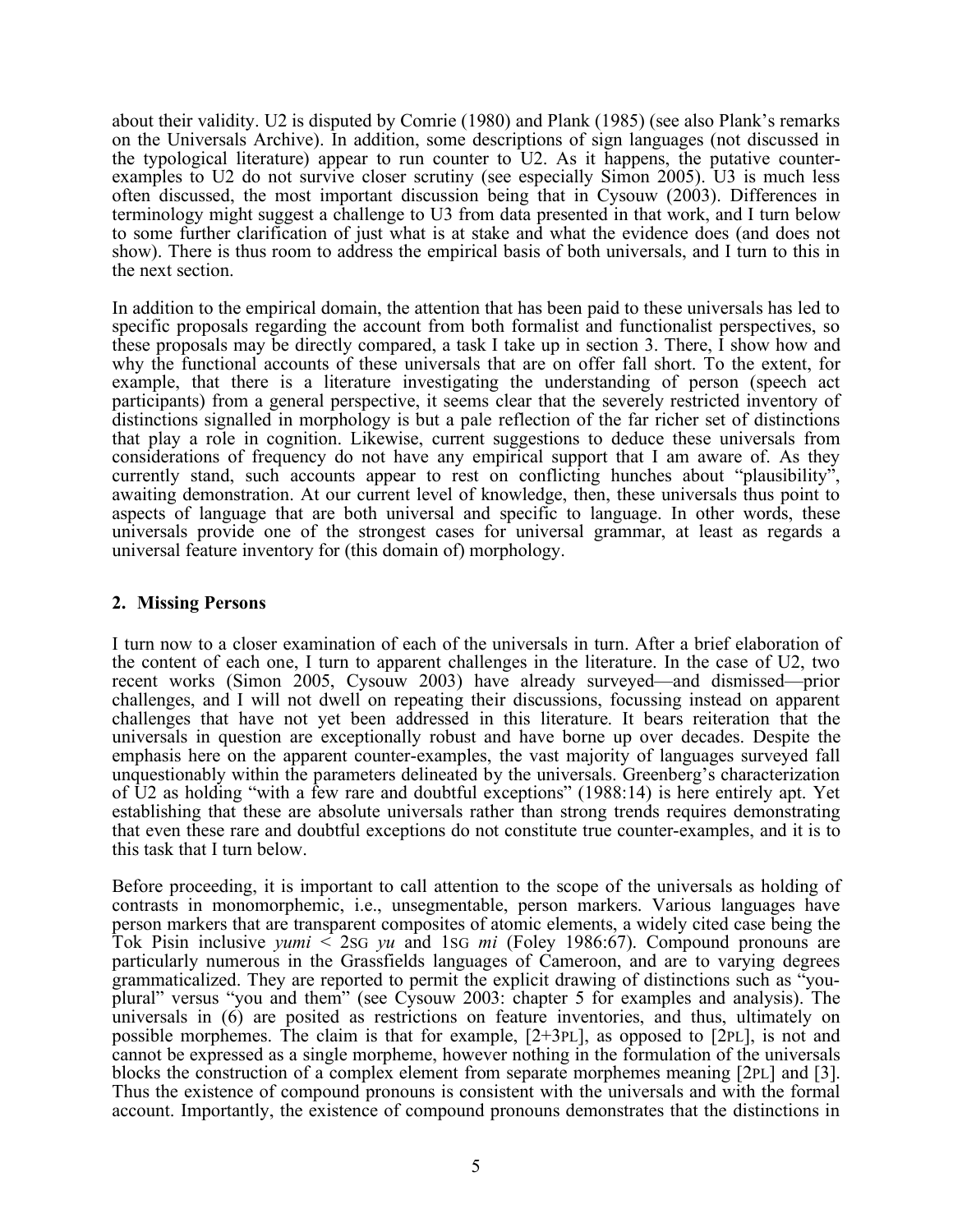question are not only conceivable, they are also expressible in natural languages, and can be to some degree grammaticalized in a broad sense (i.e., internally complex, but showing morphophonological irregularities, for example). They are simply never morphemecized.

A related exclusion lies in the area of person distinctions that are 'constructed' of discrete person and number marking. The most well-discussed case is that of Sierra Popoluca (see Zwicky 1977, Noyer 1997:162-167, and Cysouw 2003:147-152). On the surface, this language appears to draw a distinction between  $[1+2]$  and  $[1+2+3]$ , in apparent violation of U3. However, the distinction involves separate person prefixes and number suffixes. The person prefixes draw a four-way contrast, exactly that described above. What is of interest is that the inclusive prefix  $[1+2]$  may occur with or without the plural suffix. The question then is what the meaning of  $[1+2]$  nonplural is. Most treatments now converge on the opinion that such a contrast represents a minimal/augmented number system, whereby the "non-plural" forms represent the minimal number of participants to meet the person requirements. For a [1], [2], or [3] category (more accurately [+speaker], [+hearer], or [-speaker,-hearer]), the minimal number is one, and thus minimal/augmented converges with singular/plural. But exactly for the inclusive, the minimal number must be two (speaker and hearer), with the "plural" being therefore more than two. While it is true that different word forms will be used in a context including a speaker, a hearer and one other person, on the one hand, and just the speaker and hearer, on the other hand, at its core, this is no different from the observation that different pronouns will be used for reference to a hearer and another person (German: *ihr*, French: *vous*, etc.) as opposed to just a single hearer (*du, tu* etc, respectively). 6 The important message at this point is that this contrast is one of number, not person. I return to the discussion of such cases in section 2.3.

- *2.1 [1 PL]—a pronoun for the masses*
- (7) **Universal 1**

 $\overline{a}$ 

- a. No language distinguishes  $[1+1]$  from  $[1+3]$ .
- b. No language has a special morpheme for (true) [1 PL].

This universal was first posited (not quite in these terms) by Franz Boas nearly a century ago (Boas 1911:35), and is undisputed as far as I can tell. No language has a special "chorus *we*", that is, a person marker used solely for a plurality of speakers, speaking together, and distinct from any of the other first person plurals (Zwicky 1977:731, Cysouw 2003:74). Although Boas deemed such an entity impossible (see section 3.2 below), others have suggested contexts in which the distinction could be drawn. Examples commonly cited include the speech of the chorus in Greek drama, crowds at sporting events ("we are the champions"), and religious rituals (such as group prayer), see Mühlhäusler and Harré (1990), and discussion in Cysouw (2003:73- 74).

There is a related issue, which is somewhat of an aside at this point, but is of potential relevance below. Namely, the question has been raised as to whether it is proper to speak of first person "plurals" at all (to cover the attested senses of *we*). As Lyons (1968:277) noted (cf. Benveniste 1966:232-3):

"[i]t is clear … that *we* ('first person plural') does not normally stand in the same relationship to *I* ('first person singular') as *boys, cows*, etc., do to *boy, cow*, etc. The

<sup>6</sup> There is a wrinkle in Sierra Popoluca, which is that plural marking is apparently facultative (Noyer 1997:166, citing personal communication from Ben Elson).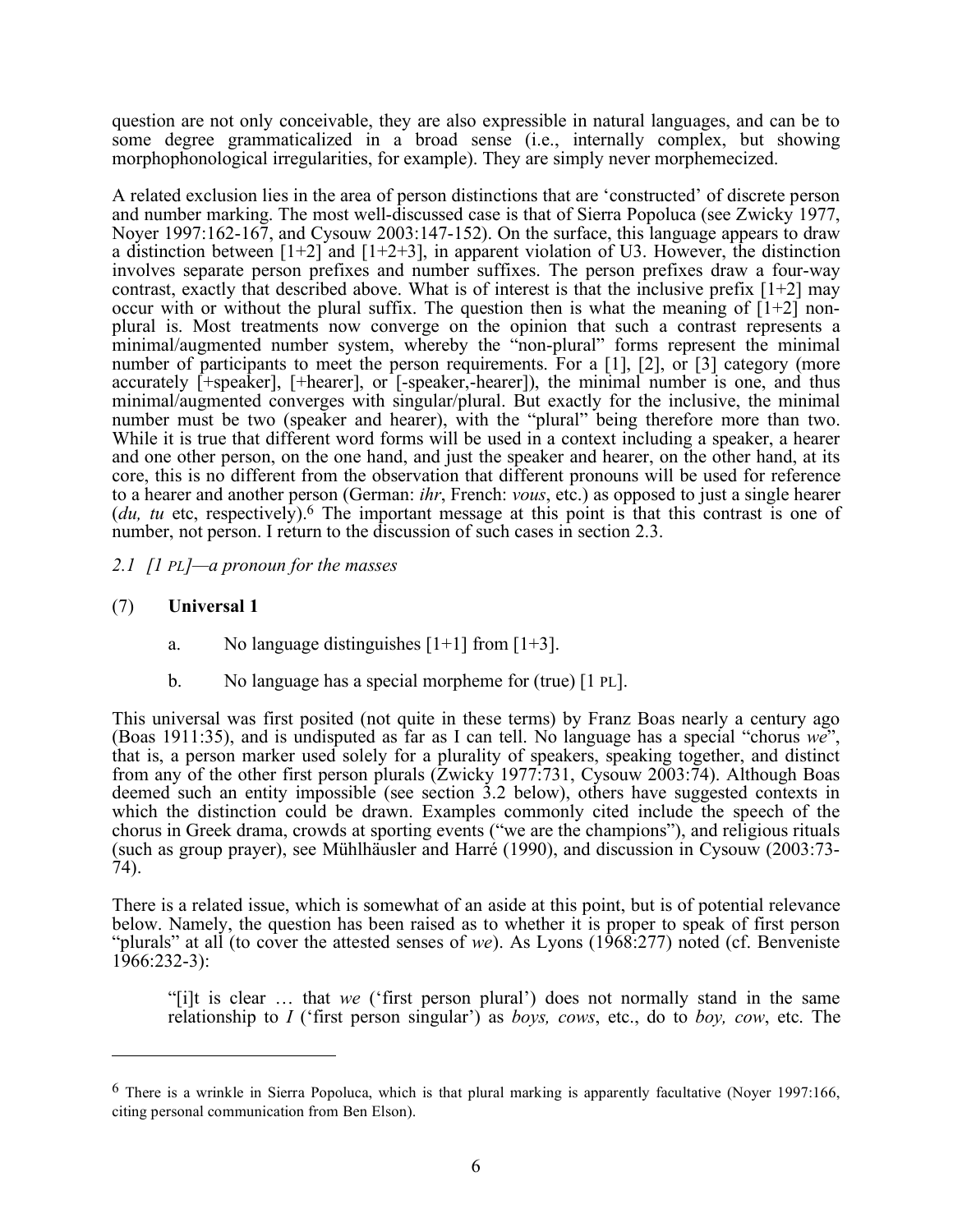pronoun *we* is to be interpreted as 'I, in addition to one or more other persons'… In other words, *we* is not 'the plural of *I*': rather, it includes a reference to 'I' and is plural.'

The question is important in the present context, if we are to maintain the idea that it is meaningful to cast discussions of person universals with reference to the cross classification of person and number. It is indeed meaningful to speak of a first person plural, but it is important to note that plural, for the first person, normally means an *associative* or *group* plural, rather than a multiplicity of individuals sharing the property [speaker]. 7 Note that this holds true even for those languages in which plural morphology for first person markers is shared with the morphology for nouns, as in Mandarin Chinese (Corbett 2000:76), Sierra Popoluca (Elson 1960:218-220) and elsewhere (see Corbett 2000:76-77 and Cysouw 2003:68-72 for discussion and additional examples). 8

| (8) |                                                 | Mandarin                                |                              | Sierra Popoluca |                                                                      |
|-----|-------------------------------------------------|-----------------------------------------|------------------------------|-----------------|----------------------------------------------------------------------|
|     |                                                 | SG.                                     | PL.                          | SG.             | PL.                                                                  |
|     | $\lfloor 1 \rfloor$<br>[2]<br>$\lceil 3 \rceil$ | wŏ<br>$n\check{1}$<br>tā                | wǒ-men<br>ni-men<br>tā-men   | ΛČ<br>mič<br>he | $\tilde{A}$ č-t $^{\text{y}}$ am<br>míč-t <sup>y</sup> am<br>hé?-yah |
|     |                                                 | noun: xuésheng<br>'student <sup>7</sup> | xuésheng-men<br>'student-PL' |                 | $w$ ó:ñ-t <sup>y</sup> am<br>'little.girl-PL'                        |

It thus seems that UG does permit of the combination of [1] and [PL], and while this is often expressed by a single, unanalyzable form (as in English *we*), it may be expressed transparently. From this perspective, U1 is partially equivalent to saying that [plural] for the first person can only be associative.

*2.2 The elusive second person exclusive*

## (9) **Universal 2**

 $\overline{a}$ 

- a. No language distinguishes  $[2+2]$  from  $[2+3]$ .
- b. No language has a special morpheme for (true) [2 PL].

This universal parallels U1, substituting [hearer] for [speaker]. Many researchers explicitly or implicitly distinguish the first person from the second person in terms of the ability to form true

<sup>7</sup> Greenberg (1993:13) suggests this is true even for mass speaking: "Even the 'chorus we' is not really a plural of the first person. Each person uttering it, whether the utterance is preconcerted or not, is referring to himself or herself plus others."

<sup>8</sup> The plural marker *–men* in Mandarin is limited to pronouns and certain animate nouns; similarly the plural –*tam* in Sierra Popoluca has a limited distribution among nouns, the plural suffix *-yah* being the more general (Elson 1960: 218). As Cysouw notes, it is exceedingly rare for pronominal paradigms to use a general nominal plural to indicate plurality—when pronouns are transparently segmentable, the marker of plurality used in pronouns, if used in the nominal system, is often limited to a subset of nouns, generally those denoting humans. By contrast, in certain types of agreement morphology, such as adjectival and participial agreement (typically described as lacking person agreement), first and second person plural group systematically together with all other plurals. This is true of associative plurals generally, according to Moravcsik 2003.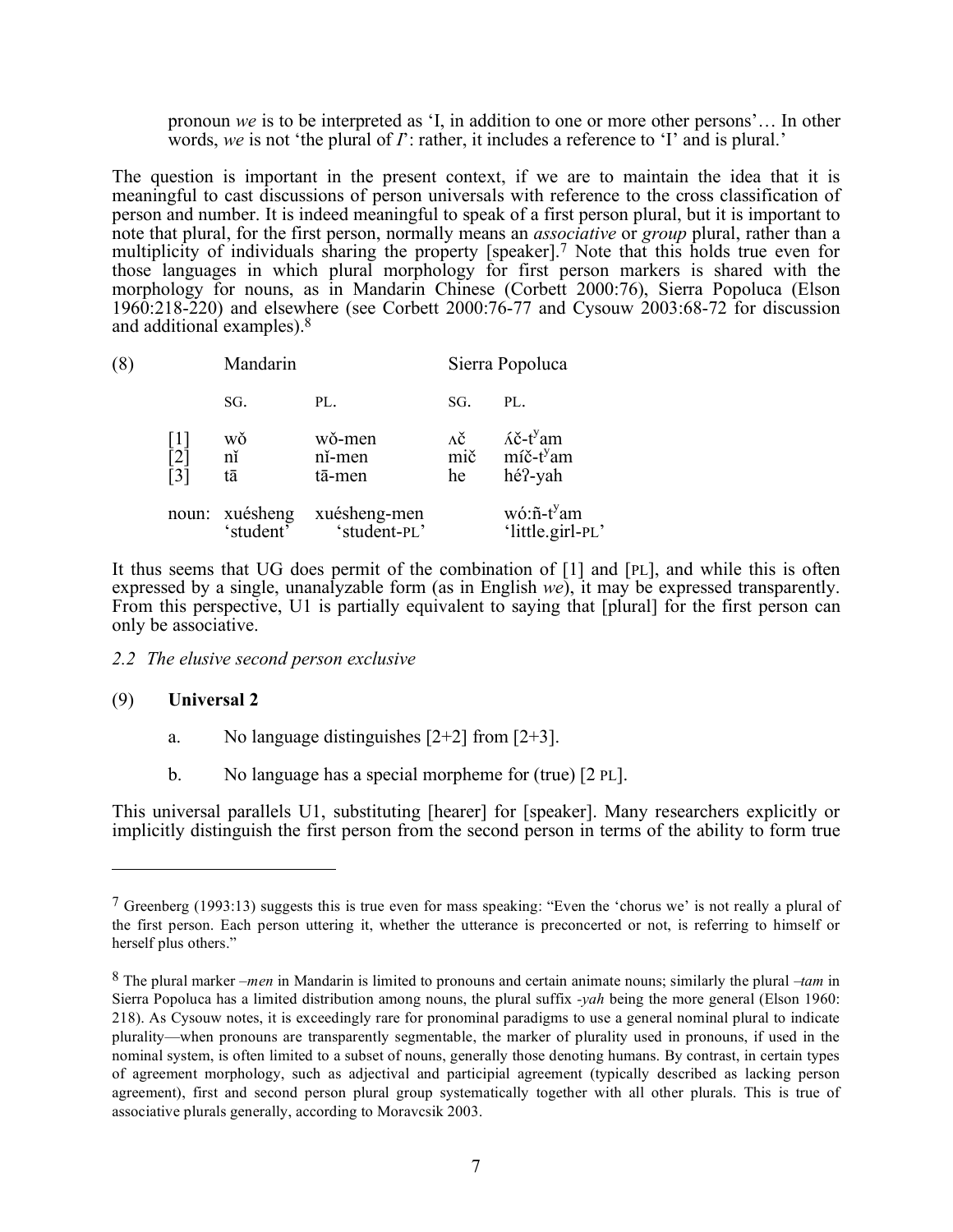plurals; compare Lyons's remarks on the ambiguity of *you-PL* to his remarks on *we* cited above (see also Zwicky 1977):

"As a plural form, [*you*] may be either 'inclusive' (referring only to the hearers present—in which case it is the plural of the singular *you*, in the same sense as *cows* is the plural of *cow*) or 'exclusive' (referring to some other person, or persons, in addition to the hearer, or hearers)." (Lyons 1968:277)

The validity of U2 has been disputed. For example, Comrie (1980:837) and Plank (1985:147) have suggested examples of languages drawing exactly the distinction that English *you-PL* fails to make. In an important recent contribution to this topic, Simon (2005) carefully reviews all of the putative counter-examples in the literature (with the exception of sign languages, on which see below). Simon demonstrates that none of the reported examples is compelling, and each is open to plausible reinterpretation. This may be exemplified with one of the most often cited examples of a second person exclusive, that of Abkhaz from Hewitt and Khiba (1979:157), given in (10).

(10) Abkhaz – plural pronouns

|     | inclusive/general                                         | exclusive                        |
|-----|-----------------------------------------------------------|----------------------------------|
| 1PL | $\hbar a(r\grave{a})$                                     | hart                             |
| 2PL | $\check{\mathrm{s}}^{\circ}a(\mathrm{r}\dot{\mathrm{a}})$ | $\check{\mathrm{s}}^{\circ}$ art |
| 3PL | darà                                                      |                                  |

Simon's detailed review of the grammatical descriptions of Abkhaz and related languages, along with Hewitt's own reservations about the interpretation of these forms, shows clearly that these forms do not violate U2, on a variety of levels.

In the first place, it is not at all clear that the label 'inclusive/exclusive' corresponds to the distinction in question. Simon notes the following from the grammar of Abkhaz published by the Georgian Academy of Sciences.

The 1<sup>st</sup> person pl. pronoun *ħara* 'we' and 2<sup>nd</sup> person pl. pronoun *š<sup>°</sup>ara* 'you' have parallel forms: *ħara/ħart* and *š˚ara/š˚art*. *ħara* has an inclusive meaning, i.e., the speaker includes the listener as well among the number of 'we'. The exclusive meaning, excluding the listener to whom the speech is addressed, is formed from the personal pronoun *ħara* 'we' and the suffix *–t*, *ħar-t*, (cf. Abaz. *ħarabarat* 'we without you'). In an analogous way, the form for the 2nd person pl. is also formed: *š˚ara* 'you', *š˚ar-t* (cf. Abaz. *š˚arabarat* 'you without me'). (Aristava et al. 1968:35, translation – JDB).

Of note here is that the distinction for the second person is not presented as a distinction between addressee with or without third persons, but rather as 'you' versus 'you without me' (although it remains unclear what that distinction amounts to, given that the plain 'you' normally excludes the speaker in any event). Also of note is that the forms in question are morphologically complex and include an element *–t* that occurs also in demonstratives. Cysouw (2003:75, n.10, with attribution to R. Smeets) suggests a comparison to forms such as French: *vous autres* 'you others', compare also the English collocation *you there*. Thus, while it may be in practice that these forms are restricted to a plurality of hearers and associates present, this component of meaning seems to be not a part of the person feature, but rather contributed by the (independently occurring) deictic element  $-t'$ .<sup>9</sup> Note that the presence of the demonstrative  $\overline{a}$ 

<sup>9</sup> Although I say 'in practice', this may be an idealization. Thus Hewitt notes: "the strictly inclusive forms may and usually do appear where one would expect the exclusives" (Hewitt and Khiba 1979:156). Simon notes in addition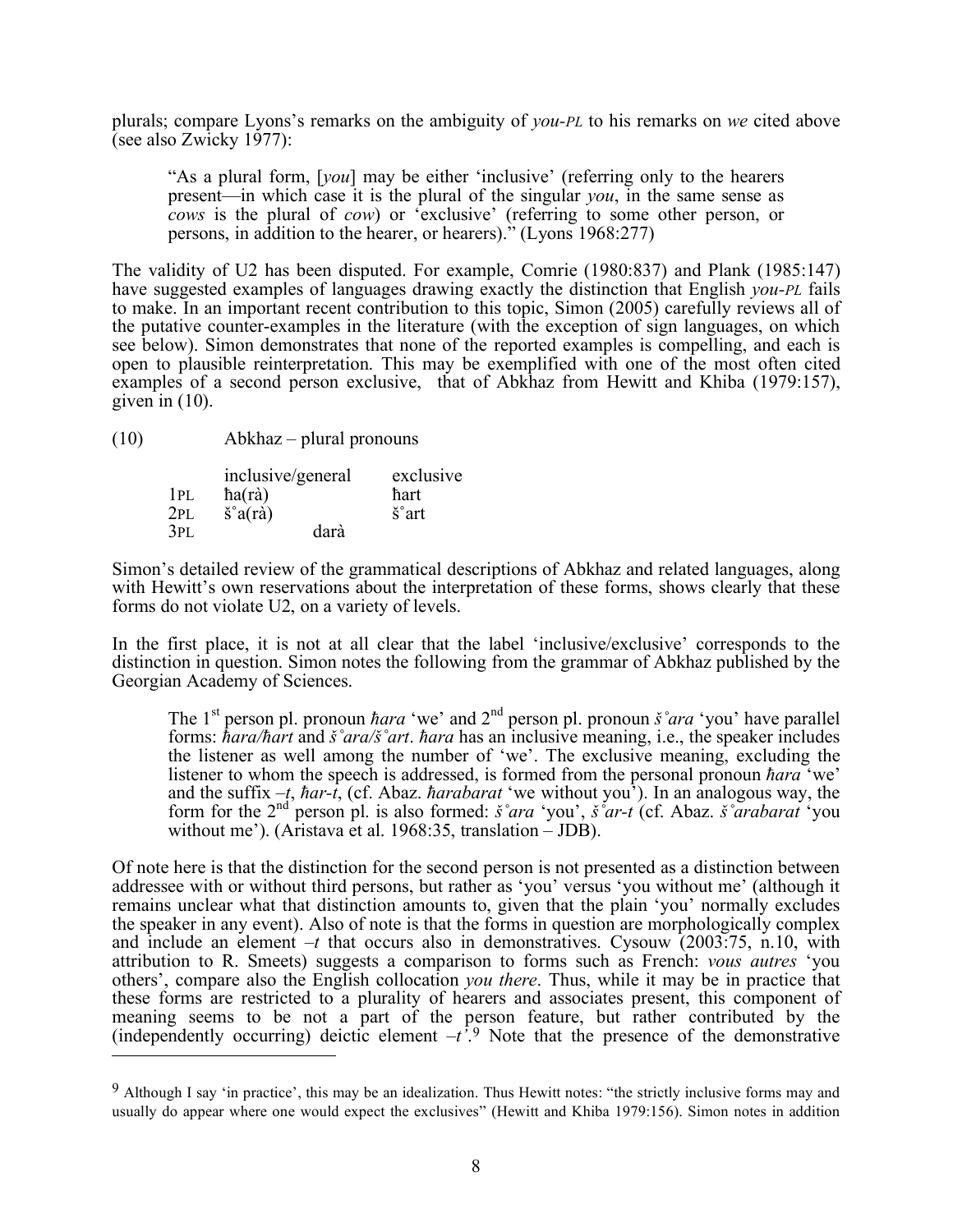morpheme also shifts the pronouns out of immediate relevance for evaluating U2–the putative distinctions are morphologically composed, and not expressed mono-morphemically (see comments at beginning of section 2).

Another intriguing example of pronominal forms restricted to a plurality of those present, and excluding persons not present but associated with the hearer, is to be found in peculiar uses of pronouns that are not inherently second person at all, but may in special cases be used in such a function. Tomioka (2006) describes a range of such examples.10 In some varieties of Japanese, *zibun* (which normally functions as a subject-oriented anaphor, roughly 'self') may be used to refer to the addressee (Tomioka draws a comparison to uses of *'yourself'* in English in expressions such as a waited addressing a customer with 'And yourself?'). In combination with the associative plural morpheme *–ra*, this pronoun is restricted to a group of addressees present, and cannot include referents that are not present. This peculiar use of the reflexive (and other items, including similarly special uses of the first person plural to refer to addressees only, compare the English 'we' used in addressing children or patients) would appear to be an example of a dedicated second person plural, unusable for  $[2+3]$ , exactly the entity excluded by  $\overline{U2}$ . Tomioka, however, argues that the relevant dimension here is neither person, nor presence, per se, but rather a shift in empathy whereby the speaker suggests a shift in point of view to that of the hearer. Tomioka suggests further that the restriction to those present in the reference of the pronoun lies in constraints on empathetic shifts, not in the meaning of the pronoun per se.<sup>11</sup> I lay further exploration of this intriguing array of phenomena aside, along with the family of other special uses of pronouns, though I acknowledge that problems may well lurk here.

A potentially related complication concerns the possible existence of a "present" versus "absent" contrast among pronouns. Milne (1921:17-18) presents a description of the pronominal system of Palaung which, in place of the familiar inclusive/exclusive contrast, shows a distinction between forms used "when some of the people to which *we* refers are not present" and distinct forms "when the people are all present." Her description of the duals is quite explicit on this point, for example drawing the contrast between "she and I" depending on whether both are present or not (although Cysouw 2003:225, n.21 notes that a subsequent description of Palaung presents these forms as an inclusive/exclusive contrast of the familiar type). If Milne's description is correct, it establishes that a present vs. absent distinction is a feature that may be part of the morphological inventory and would interact with person. Such a feature in combination with second person would be extremely difficult to tease apart from the putative  $[2PL]$  vs  $[2+3]$  distinction that is held to be unattested. As luck would have it, the problem does not appear to arise, in that there are no specific proposals for such a system requiring investigation.

Before proceeding further, it is worth adding to the discussion one other group of languages that has been held to counter-exemplify U2, but which has not been discussed in the typological literature on the subject. Specifically, sign languages, including ASL (American Sign Language) are sometimes described as having many more distinctions of person than attested in spoken

10 I thank Andrew Nevins for calling this work to my attention.

 $\overline{a}$ 

<sup>(2005:122-123)</sup> that none of the example sentences in Hewitt's grammar have the putative exclusive forms, and the forms are moreover absent in many grammatical descriptions of Abkhaz. See below on the present/absent distinction, which this resembles.

<sup>11</sup> For example, Tomioka notes the use of *we* as second person in English as used by caregivers as another example of this phenomenon. While this is (I suspect) most often used in address to those present ('How are we feeling today?') it can certainly be used to refer to a third person if there is a sufficient empathetic connection, e.g., a parent speaking about a child, even if the child is not present ('We had a short nap today.', cf. Siewierska 2004:215).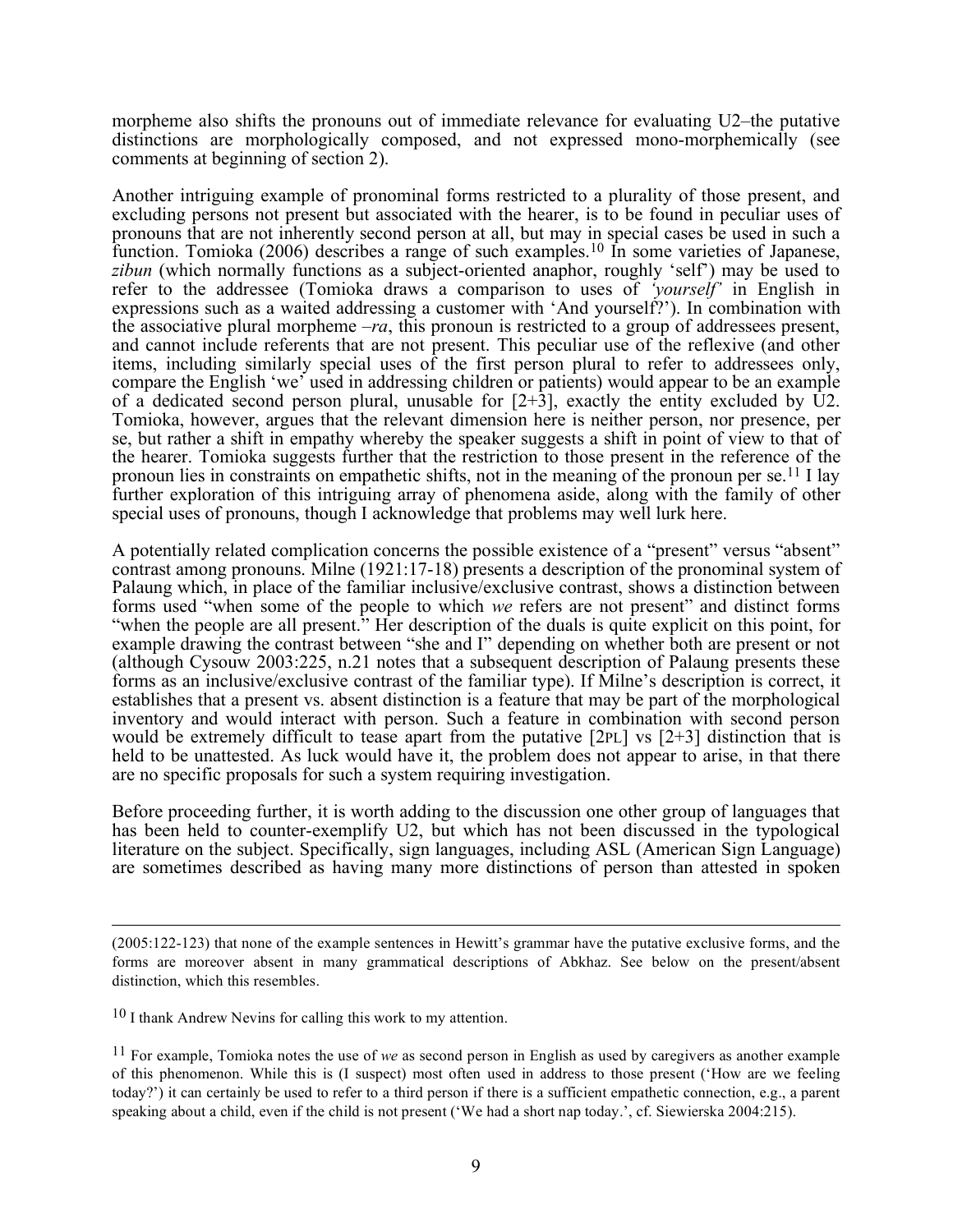languages.<sup>12</sup> Thus, describing ASL, Neidle et al. (2000:167) claim that "although ... there is a primary distinction between first and nonfirst persons, nonfirst person can be further subclassified into many distinct person values."

What is at issue here is the proper description of (apparent) person markers, both as independent pronouns and as agreement morphemes in the verbs that have agreement. In sign languages, third person referents in a discourse, whether present in the conversation or not, are assigned a location in the signing space, and person markers (pronoun signs and agreement elements) point to these locations. For referents that are physically absent, a (possibly arbitrary) location is used, with different referents having distinct locations. Since there may be arbitrarily many distinctions made in the physical space, there may be arbitrarily many distinctions among third persons in a given discourse. Importantly, unlike spoken language pronouns which are generally imprecise about their referent (English *she* means only some salient third person), sign language pronouns are generally unambiguous, picking out the particular referent assigned to a particular location (Sandler & Lillo-Martin 2006:26, 481). Note further that pronouns picking out multiple referents involve pointing to the various referents in question (either in an encompassing arc movement or via discrete pointings, with an associated meaning difference along the distributive/collective dimension).

Second person pronouns involve the same pronoun signs as third person, but with the deictic component oriented towards the addressee $(s)$ . Just as the various third person pronouns are generally unambiguous and distinguish particular referents, so too do the second person pronouns distinguish particular individuals from a group of potential addressees, by pointing to them. In this way, "you<sub>1</sub> + you<sub>2</sub>" (i.e., two addressees, both present) can be distinguished from, say, "you<sub>1</sub> + her<sub>3</sub>" (an addressee, plus a particular referent present or not). This of course appears to be exactly the distinction that is unattested in spoken languages (U2).

At this point, one might contend that the person markers in question are in fact morphologically complex, composed of simpler elements. The supposed "you and her" is quite literally a combination of the morphemes for [you] and [her]. This would place the pronouns on a par with compound pronouns in other languages as discussed above. Yet even if we were to suspend this concern for the moment, it is not clear that the sign language pronouns mark additional person distinctions as such. In contrast to the view that sign languages mark an arbitrarily large range of [person] distinctions—unattested in any spoken language—various researchers argue instead that sign languages have only a single (non-first person) PRONOUN sign, with the pointing component in effect a form of deixis or an overt manifestation of the referential index (see Meier 1990, Lillo-Martin and Klima 1990, Sandler & Lillo-Martin 2006, Aronoff et al., 2004).<sup>13</sup> That is, sign languages systematically combine linguistic elements with extra-linguistic, spatial/gestural components. The deictic component of the person agreement system has been argued (see works just mentioned) to be a part of a broader pattern which includes the direct expression of spatial information, including source, goal and path. One class of verbs (the "spatial verbs") display agreement for this spatial information instead of for individual referents ("persons"). Both the pronominal system as briefly described above, and the broader incorporation of spatial reference, are apparently universal among sign languages (Aronoff et al., 2004:28, Sandler and Lillo-  $\overline{a}$ 

<sup>&</sup>lt;sup>12</sup> I thank Sandra Wood for first bringing the ASL facts to my attention, and Diane Lillo-Martin for discussion of person in sign languages. The description in the following remarks draws on Sandler and Lillo-Martin (2006), especially chapters 21 and 25.

<sup>13</sup> There is also a question of whether there is a first/non-first distinction (Meier 1990, Sandler and Lillo-Martin 2006) or no person distinction at all (Lillo-Martin and Klima 1990). For a review of differences between the first person and the other forms, supporting first versus non-first as a genuine person distinction, see Sandler & Lillo-Martin (2006, chapter 21), and references therein.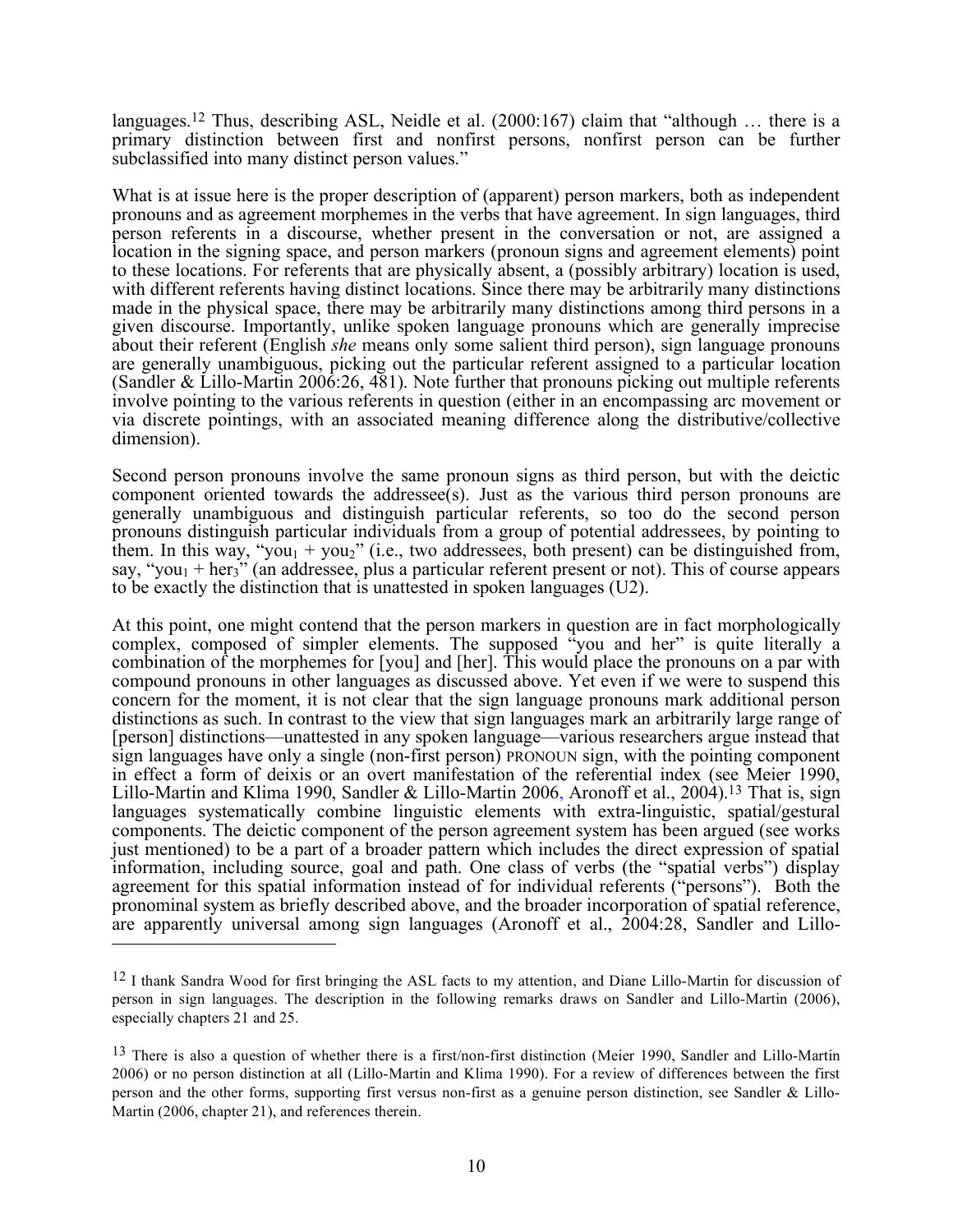Martin 2006:371). On this view, the expression of a distinction such as  $[\text{you} + \text{you}]$  versus  $[\text{you}$ + her] is not, in fact, a distinction of person, but rather one of spatial location. That such a distinction is apparently universally expressible in sign languages and unattested in spoken languages is plausibly, as the researchers cited have argued, attributable to the inherently visualspatial modality of sign languages, which allows for the overt manifestation of referential (ultimately spatial or deictic) indices. But for present purposes, the important aspect of this conclusion is that the facts from sign languages can plausibly and profitably be described without positing new or different person features. Sign languages provide no evidence that U2 is in any way inaccurate.

*2.3 Just you and me: the first person dual inclusive*

# (11) **Universal 3**

 $\overline{a}$ 

- a. No language distinguishes among  $[1+1+2]$ ,  $[1+2+2]$  and  $[1+2+3]$ .
- b. No language has a special morpheme for the comprehensive person  $[1+2+3]$ .

In comparison to the previous universals, U3 has received substantially less attention. It might appear that U3 is simply a corollary of  $U2$ —in effect, the content of  $U3$  is the observation that the distinction excluded by U2 is not made among the inclusive pronouns. That is, U3 maintains that no language draws a number-independent morphological distinction between an inclusive meaning "speaker and multiple hearers" as opposed to "speaker, hearer(s), and at least one nonparticipant."

Consider in this light the following passage from Cysouw (2003):

[After U1 and U2 are recognized] "five categories remain from the seven logical possibilities as outlined in [(4)]… These categories all exist as grammaticalized categories in the world's languages… Some pronominal paradigms in the world's languages distinguish between the two categories  $1+2+3$  and  $1+2$ ." (Cysouw 2003:77)

As it turns out, there is no substantive debate about the facts, and crucially no debate about the validity of U3. Cysouw's aim is rather to establish the existence of a "minimal inclusive"  $[1+2]$ category independent of dual number in many languages. Cysouw's focus is thus on cardinality, and crucially, his intent is not to establish the existence of a dedicated  $[1+2+3]$  person marker in any language (which would violate U3). Since Cysouw (2003) is the most comprehensive current analysis of person, and since the clarifications below have not been reported in the literature, it seems to me to be worth devoting some space to this issue.

The relevant questions turn around the analysis of the "first person inclusive dual", brought to general attention in Thomas's (1955) analysis of Ilocano (Cordilleran, Western Austronesian, Philippines) enclitic pronouns, and the subject of an exchange between Greenberg (1988, 1989) and McGregor (1989). 14

<sup>14</sup> According to Cysouw (2003:85-90), this paradigm type is common. It is widespread in the Philippines and also attested in Australia, Papua New Guinea, Africa, and to lesser degree, in the Americas. The Ilocano [1+2+3] plural *tayo* appears to be morphologically complex, as are its cognates in Kapampangan and Maranao, for example, but we may set this detail aside for the sake of argument.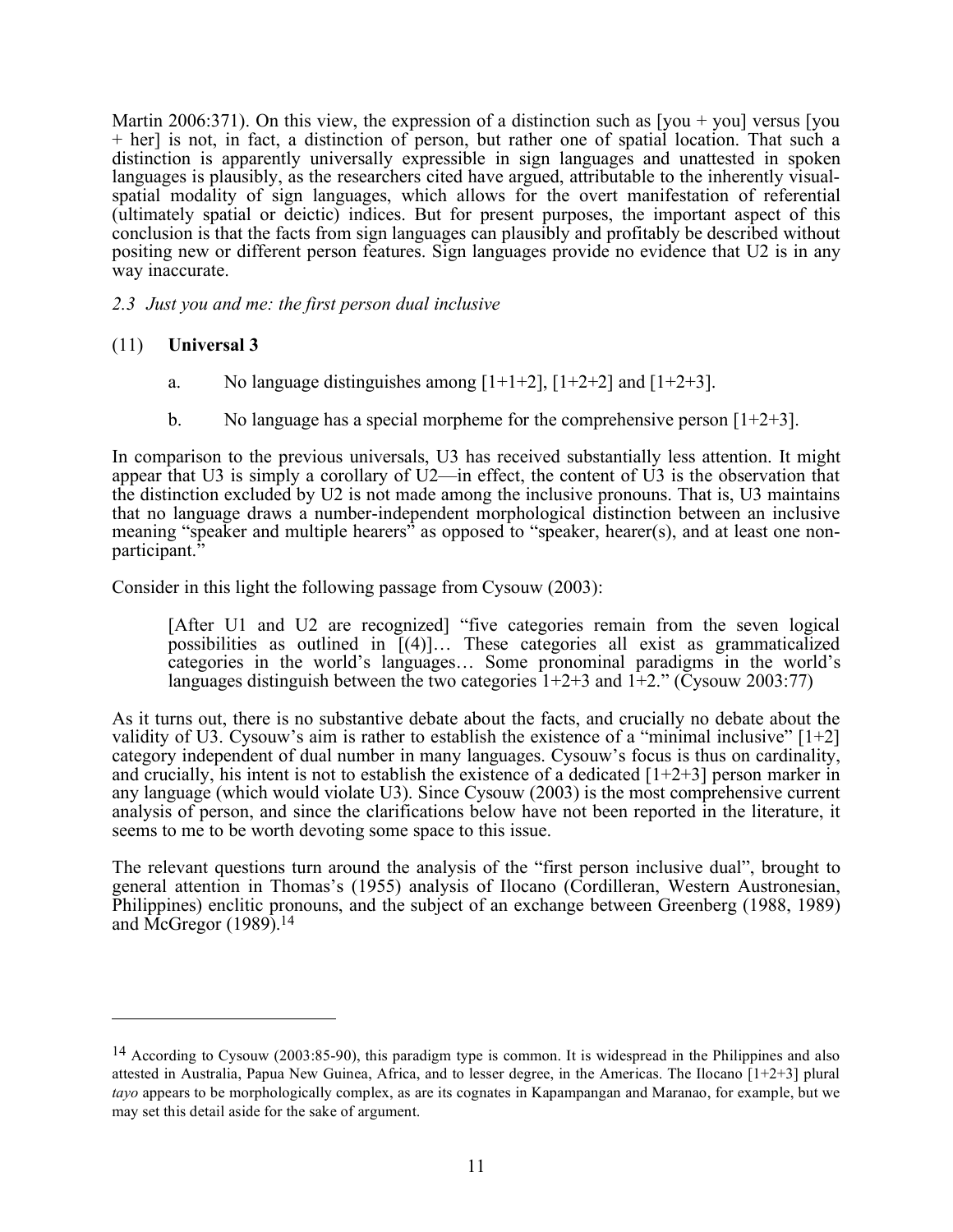| a.     | singular    | dual           | plural |
|--------|-------------|----------------|--------|
|        |             |                |        |
| 1 incl | *           | ta             | tayo   |
| 1 excl | $_{\rm co}$ | m <sub>1</sub> |        |
|        | mo          | V0             |        |
|        | na          | dа             |        |

(12) Ilocano enclitic pronouns (traditional analysis, see also Rubino 2000)

The item of interest in (12) is the pronoun *ta*. As Thomas describes it, "the use of that morpheme is restricted to cooperative action by one speaker and one hearer; no one else may be included under this pronoun" (Thomas 1955:205). One reason for the interest in this item is that there is no evidence for a dual number anywhere else in the language, and in fact, this is typical of languages having a paradigmatic structure like (12) (Cysouw 2003:87). This fact led Thomas (1955) to propose an alternative analysis with only a two-way number contrast, but in which the number contrast is not singular:plural but rather (what later came to be known as) minimal:augmented (Conklin 1962). The table in (13) presents one version of such an analysis.

(13) Minimal-augmented analysis (Thomas 1955, Conklin 1962, Corbett 2000, Rubino 2005)

|            | minimal     | augmented |
|------------|-------------|-----------|
|            |             |           |
| $+sp,+hr$  | ta          | tayo      |
| +sp        | $_{\rm co}$ | mı        |
| +hr        | mo          | V0        |
| $-sp, -hr$ | na          | da        |

 $\overline{a}$ 

A pronoun with "minimal" number denotes the minimum number of individuals necessary to satisfy the basic meaning of the pronoun. Augmented number is anything more than the minimum. Thus, for simple first, second or third persons, minimal:augmented is equivalent to singular:plural. However, in the inclusive, which requires both the speaker and the hearer, the minimal number is exactly two, and hence the augmented number is more than two.<sup>15</sup>

The minimal-augmented analysis of Ilocano-type paradigms is fully consistent with U3. Under this analysis, the dimension of person is characterized by a four-way distinction, and the further distinction that cross-classifies is number. In practice, reference to the dyad of speaker and hearer  $[1+2]$  and reference to the speaker, hearer and one "other" person  $[1+2+3]$  are picked out by different pronouns (in Ilocano: *ta* and *tayo*, respectively) but this is a distinction of number, and not a distinction of person. In this way, it is parallel to the distinction between reference to just the one hearer, [2] and reference to the hearer plus one other [2+3], as in German *du* vs. *ihr*, etc. These are irrelevant to U2 as the difference lies only in the nature of the number contrast, as is clear from the fact that when reference to more than one hearer is intended, the pronoun used is the plural one, whether or not non-hearers are included.

Cysouw discusses the minimal-augmented analysis, and suggests instead an alternative. He accepts that the number contrast in pronouns is different from the simple singular:plural

<sup>15</sup> A more elaborate version occurs in some languages of Australia (and elsewhere) and is referred to as having a three-way number contrast between minimal:unit-augmented:augmented (Corbett 2000, Cysouw 2003). A "unitaugmented" number is a dual wherever minimal is equivalent to singular, but for the inclusive pronouns, minimal = 2, unit-augmented  $=$  3 and augmented  $>$  3,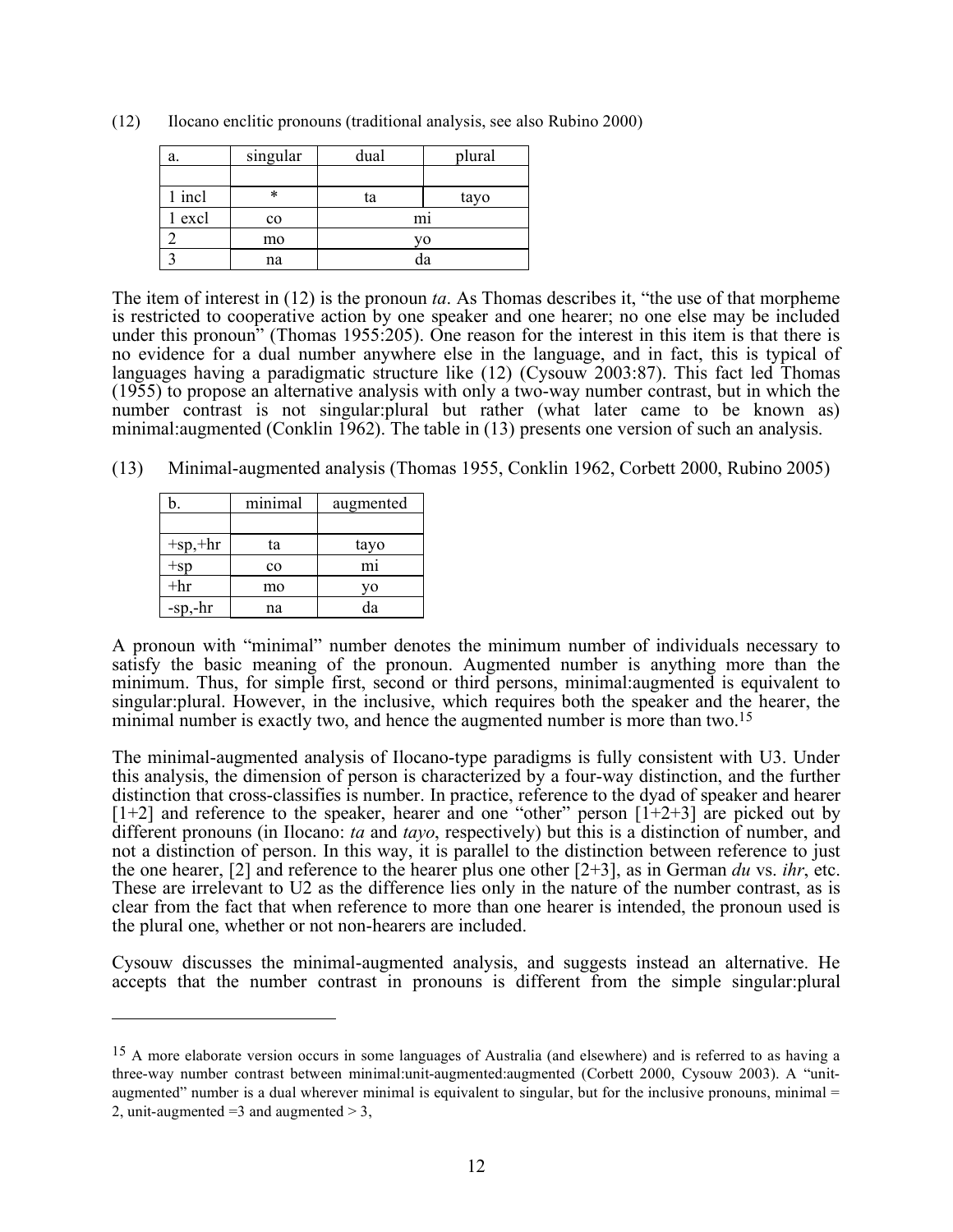opposition found elsewhere (see also section 2.1 above), yet chooses to represent the first person dual inclusive as part of a five-way person contrast in the non-singular number (Group), as given in (14) with Cysouw's labels.

(14) Singular-Group analysis (Cysouw 2003:90)



While Cysouw's arrangement of the paradigm is chosen to highlight patterns of neutralization and syncretism across languages, the analysis, and in particular the label  $[1+2+3]$  is, somewhat misleading in the context of the present discussion. Given that Cysouw defines [3] as "other", i.e., neither speaker nor hearer (Cysouw 2003:6), the analysis is not strictly speaking correct for the pronoun *tayo*, as far as I can tell from published descriptions and brief consultation with native speakers and experts. The augmented inclusive pronoun *tayo* is used in contexts including the speaker, hearer and "others" (as in (15b')), but crucially is also used in contexts involving the speaker and multiple hearers, but excluding non-participants (15a'). In other words, the pronoun *tayo* denotes 1+2+X, where X may be hearers or others and, contrary to the letter of Cysouw's description, does not specifically include "other" in its denotation. By contrast, the minimal inclusive pronoun *ta* does exclude 3rd persons in its denotation, but does so only by virtue of minimal number; in fact, it also excludes reference to multiple hearers as this would no longer constitute minimal number.

(15) Eva and her husband Phil have three kids. One evening, Eva and the kids are in the kitchen; Phil is on his way home from work. The kids are asking Eva if they can eat, and Eva says:

| а.              | (Not yet kids.)<br>We will wait for (your) father to come home. [we = $1+2+2+2$ , not 3] |                                                   |
|-----------------|------------------------------------------------------------------------------------------|---------------------------------------------------|
| b.              | Then we will (all) eat together.                                                         | [we = $1+2(+2+2)+3$ ]                             |
| a'.             | Saantay(o) pay nga mangan.<br>Urayentayo ni daddyyo nga agawid.                          | [tayo = $1+2+2+2$ , not 3]                        |
| $\mathbf{b}'$ . | Satayonto mangan                                                                         | $\left[\text{tayo}(n) = 1 + 2(+2 + 2) + 3\right]$ |

Cysouw also discusses the related language Kapampangan in this regard. Replying to a somewhat different argument in Greenberg (1989), Cysouw states that "[t]he [Ka]pampangan pronoun *tamu* is built from the parts *ta* (1+2) and  $mu(2)$ , but its meaning is clearly 1+2+3, not  $1+2+2$  as Greenberg would have it" (Cysouw 2003:77). To the extent I have investigated the matter for Kapampangan, the facts are parallel to Ilocano: there is an inclusive dual *kami*, which is restricted to the speech act dyad, while the plural inclusive *tamu* covers both [1+2+3] and [1+2+2] (i.e., multiple hearers, but no third persons), in contrast to a literal interpretation of Cysouw's remark. The ambiguous nature of *tamu* is already suggested by the glosses of the plural form in Gonzalez (1981:172) who provides three senses for it: "you (plural) and I; you and we; you (plural) and we<sup>"</sup>. This is confirmed by (rather superficial) consultation with speakers data for contexts similar to (15). Thus both sentences in (16) translate the English 'We will eat together'; the pronoun *kaming* in (16b) is unambiguously dual (you and I), while the pronoun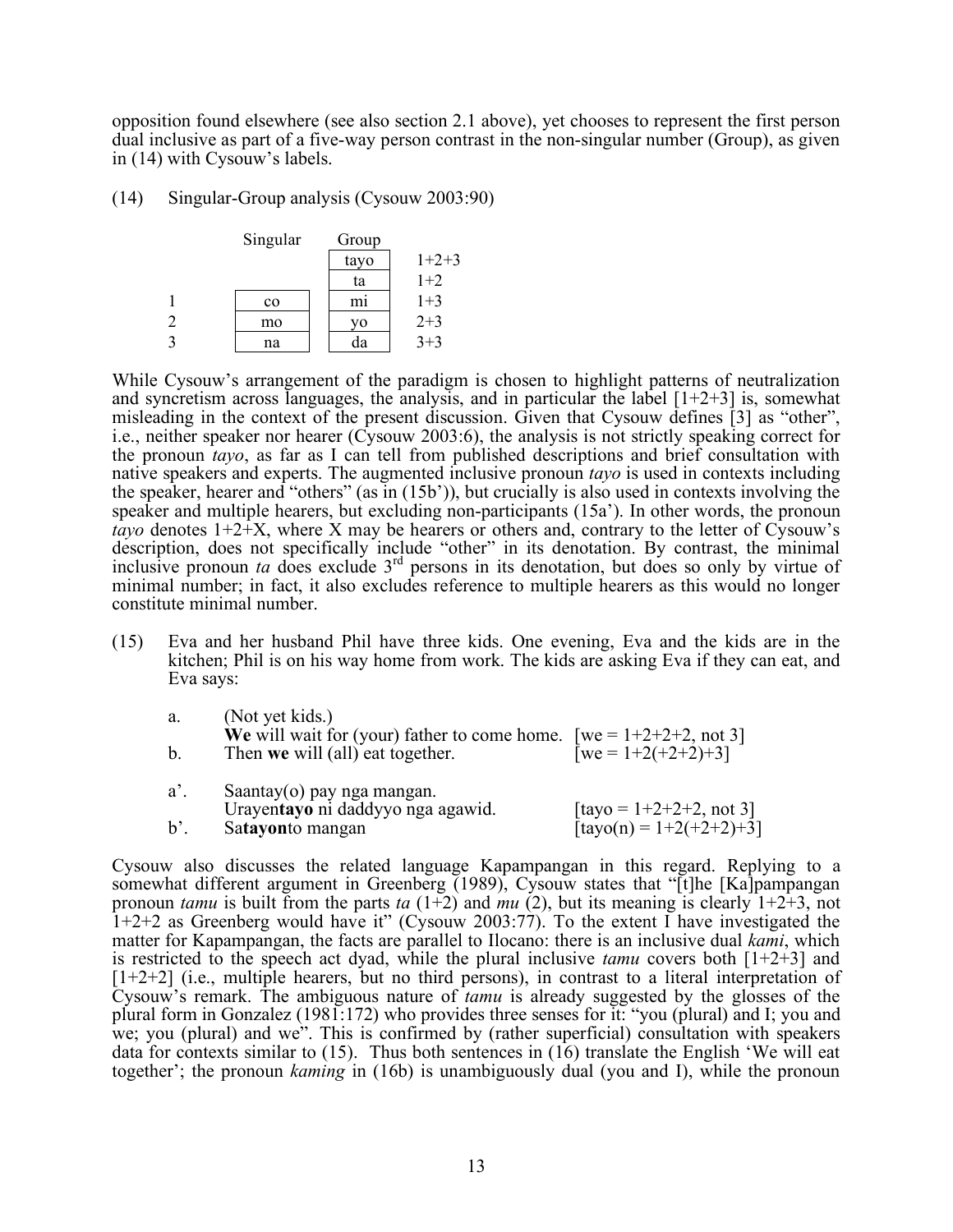*tamung*, (Cysouw's 1+2+3) can be used either for  $[1+2+3]$  or  $[1+2+2]$ , i.e., multiple hearers, but not including others not present. 16

- (16) a. Kaibat pwede **tamung** mangan. 'Then we will eat together'
	- b. Kaibat pwede na **kaming** mangan. 'Then we will eat together'

Similar remarks apply to the description of Limbum, a Grassfields language of Cameroon (discussed in Cysouw 2003:87). Just as in Ilocano and Kapampangan, there is a distinction between  $[1+2]$  and  $[1+2+3]$ , but the distinction is one of number—the "special" form  $[1+2]$  is restricted to a dual number. Cysouw cites the brief description of the pronouns from Fransen (1995:179). The description stresses the cardinality of the special form  $s\ddot{\phi}$ , which is restricted to a group of "only two people". Importantly, the description provides no basis for thinking that the plural inclusive *siì* requires reference to a third person, as a  $[1+2+3]$  category would seem to imply.

In personal communication (2006), Michael Cysouw suggests that a better interpretation of "3" in the non-singulars in (14) might be "and associates", making explicit the connection with associative plurals noted in section 2.1 above, rather than "other". Thus, the pronoun inventory contains eight members, which may be listed as in (17).

(17) a. [+sp,-hr], [-sp,+hr], [-sp,-hr] b.  $[+sp,+hr]$ c.  $[\frac{+sp}{+hr}, +A]$ ,  $[\frac{+sp}{-hr}, +A]$ ,  $[\frac{-sp}{+hr}, +A]$ ,  $[\frac{-sp}{-hr}, +A]$ 

Since "+A" is no longer defined as "other", the Ilocano facts are now properly described:  $[-\text{sp},+\text{hr},+\text{Al}]$  is ambiguous between  $[1+2+2]$  and  $[1+2+3]$ , and the only distinction that can be drawn is that between  $[+sp,+hr]$  and  $[+sp,+hr,+A]$ , a distinction of number  $(\pm A)$ . The eight categories in (17) are exhaustively characterized by three binary features: the two person features  $[\pm sp, \pm hr]$  and the number feature  $[\pm A]$ . There are exactly four  $[-A]$  categories (17a-b), and four corresponding [+A] categories, precisely as on the minimal/augmented analysis. Cysouw's emphasis is on the inherent cardinality of the groups—the three in (17a) are singular, while the five others are necessarily of cardinality greater than one. But there is no incompatibility here, so far as I can see. UG provides for exactly and only the distinctions in (17), but the fact that processes (such as agreement) that are sensitive to singular vs. non-singular divide may yield a 3:5 split—grouping (17b) together with (17c)—simply tracks the actual cardinality necessitated by the semantics of the features (cf. McGregor 1989). Although [+sp,+hr] is not [+A], it cannot be singular. Its cardinality follows from its semantics, and its minimality follows from the system, in which it stands in contrast with  $[+sp,+hr,+A]$ . For this reason, the non-plural  $[+sp,+hr]$ is (normally) dual. Although  $[\pm A]$  thus does not match up precisely with number in the sense of a singular-plural contrast, the contrast seen in languages with a first-person inclusive dual is still, featurally, best understood as one of number. Holding number constant, what remains uncontroverted is that no language draws a distinction between "pure inclusives" (only speakers and hearers) and "complete inclusives" (pronouns that necessarily include an "other" alongside the speech act dyad).

In sum, despite general scepticism in the functional-typological literature about whether there exist any absolute universals (see discussion and references in Newmeyer, this volume), U1-U3  $\overline{a}$ 

<sup>16</sup> For sharing their expertise on Ilocano and Kapampangan, I am grateful to Sheila Iiams, Lourdes Corpuz, Carl Rubino, Aaron David and Jason Paul Laxamana.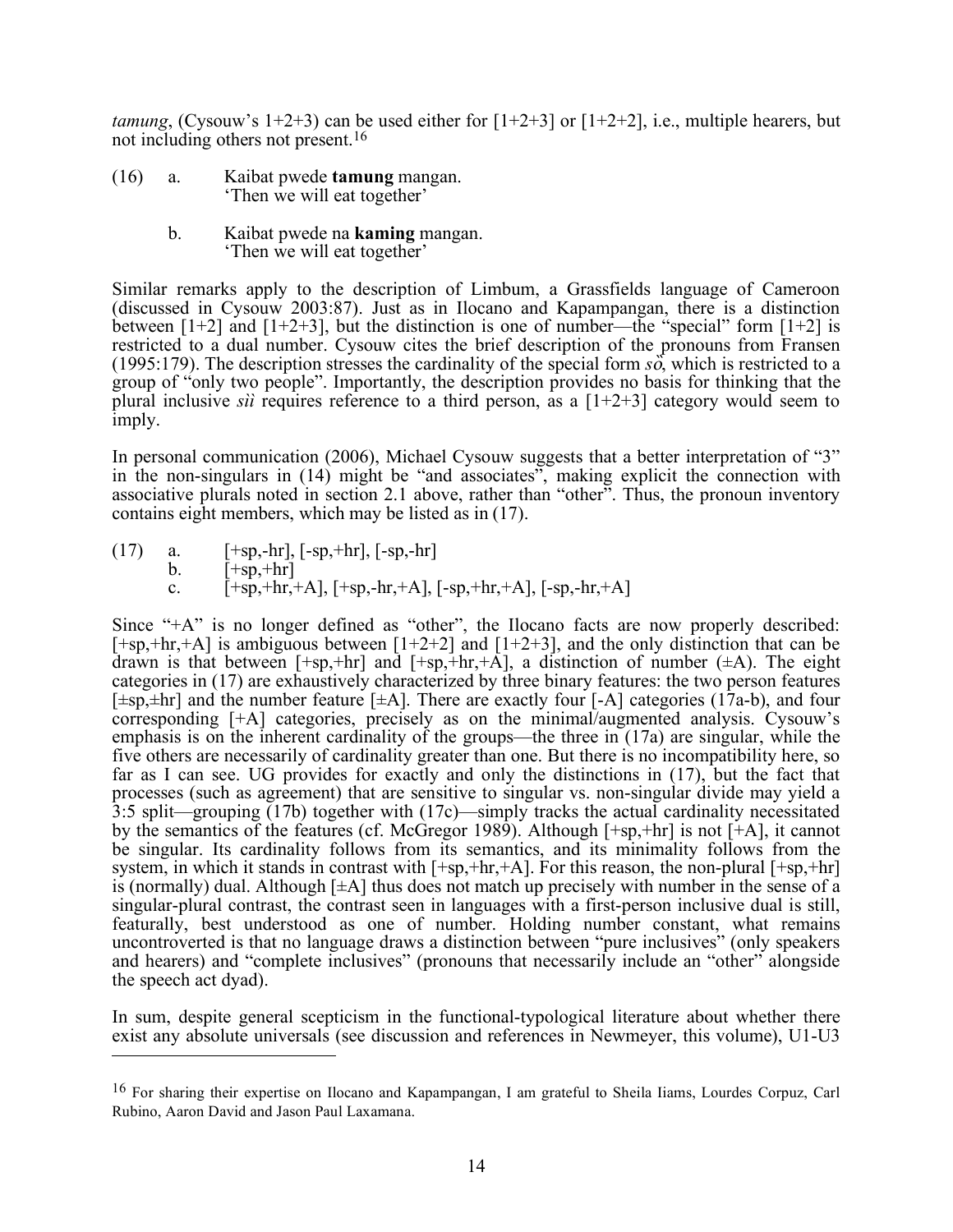remain solid candidates. We may thus move on to the question of how these might best be explained.

# **3. Explaining absences**

Positing that UG makes use of the two-value feature system [±speaker,±hearer], crucially with no feature "other" or "3", provides a degree of explanation of the observed universals. Specifically, the binary system allows for the expression of all and only the attested distinctions of person. The unattested distinctions are never grammaticalized because the grammatical apparatus for expressing them does not exist within UG. This discovery in and of itself—absent a compelling independent account—provides an argument for UG, that is, constraints on possible languages. As with any principle of UG, the account only goes so far. In particular, the postulation of a substantive universal accounts for why any one language has certain properties, but does not answer the question of why UG has this feature system and not others.

Functionalist discussions purport to offer inherently superior accounts on this score. An answer to the question of why UG is the way it is, and not some other way, would be a major advance in understanding. More specifically, if the universals above could be shown to follow from general cognitive properties, independent of language, then hard-wiring them into the feature system may be superfluous. There are at least two types of functionalist explanation for the person universals currently on offer, and I will consider each one in turn, arguing that they range from uncompelling to unsupported by the evidence. One view holds that the unattested distinctions are possible in principle, but of such vanishingly small functional load that they would never be grammaticalized (Cysouw 2003:76). Another view holds that the unattested distinctions are indeed impossible, but due to general properties of the cognitive representation of discouse: namely, the way in which we conceive of conversations necessarily yields only the attested contrasts. The feature system may allow for additional distinctions, but these would be unusable, in a manner more or less parallel to the cliché example of \*[+hi,+low] in phonology: the grammar (feature logic) need not exclude such a representation, but it will always be unusable for system-external reasons. This latter view has been explicitly offered for U1 only as far as I know (Boas 1911:39); Levinson (1988) might be read as endorsing an extension to U2, although Levinson's suggestion amounts to a proposal specific to language, and is thus a variant of the UG/formalist proposal sketched above. I address each of these in turn.

## *3.1 Functional load*

In discussing the empirical validity of U1 and U2, Cysouw (2003:76) writes:

"[t]he cateogries 1+1 and 2+2 are thus possible linguistic categories, but they are not grammaticalized in human language. This absence can be explained by noting that the conversational settings in which the semantic categories 1+1 and 2+2 are attested are extremely marked."

The context of this passage makes it clear that Cysouw is offering an explanation for U1 and U2. That is, the "absence" of 2+2 quite unambiguously refers to the absence of a form distinguishing multiple hearers from hearer  $\dot{+}$  others (but see the remarks on "3" in section 2.3 above). The explanation proposed is that such a distinction has a vanishingly small functional load and can thus never give rise to a morphologized person distinction. Unfortunately, two key pieces of the explanation are missing.

On the one hand, no data is given to support the claim that the relevant contexts are indeed rare. For example, given some representative sample of second person plural forms, just how rare is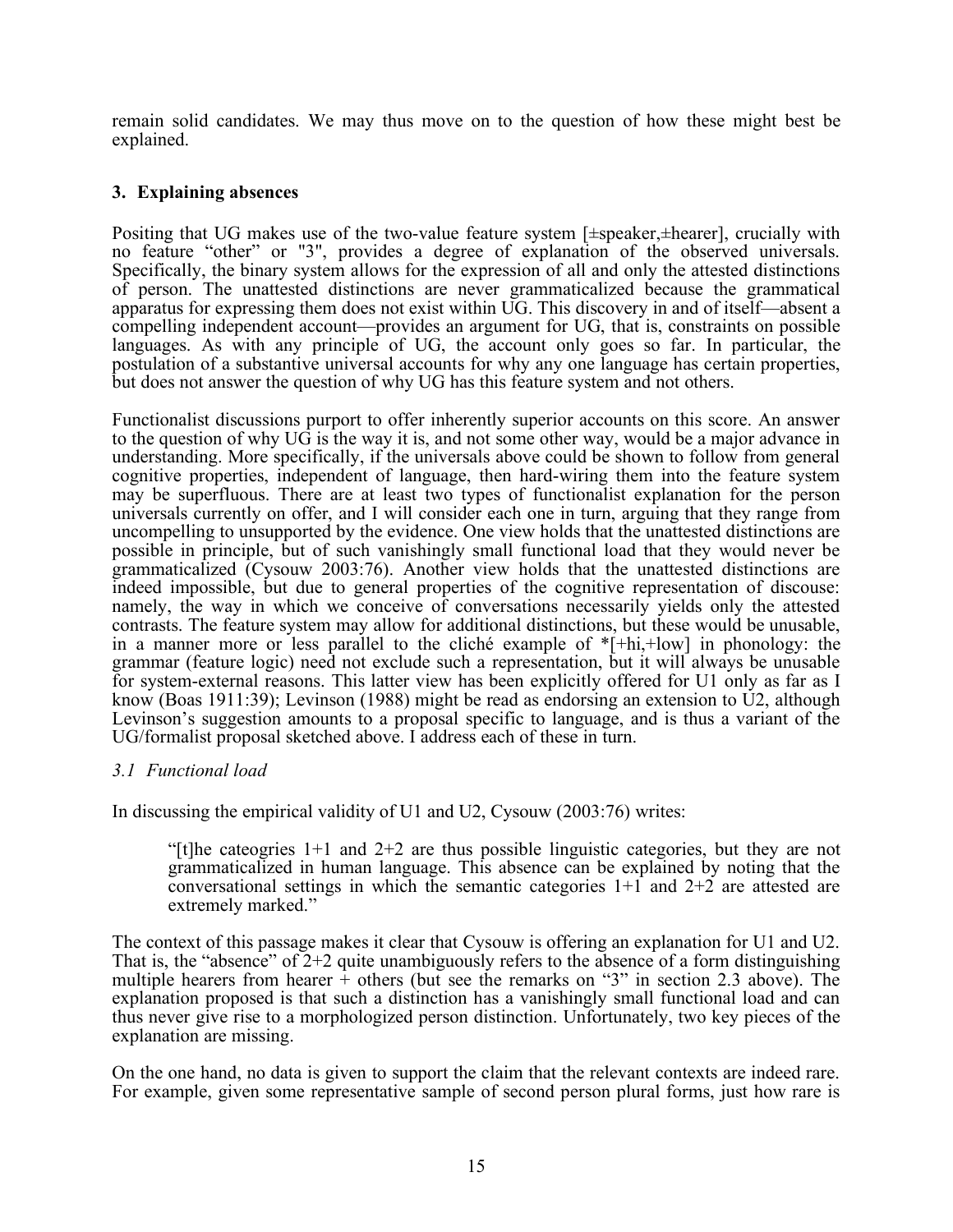the multiple hearer meaning, as opposed to the meaning hearer plus others?<sup>17</sup> To attempt a crude estimation of this. I had an online corpus of Spanish investigated estimation of this, I had an online corpus of Spanish investigated (http://www.corpusdelespanol.org, consulted June 2007). Occurrences of the 2 PL *vosotros* were counted, and coded where possible for whether they referred to multiple hearers [2+2], hearer plus others [2+3]. In the corpus available, only 64 pronouns occurred with context and for the majority of these, the context was not sufficient to unambiguously determine the pronominal reference. However, for those where the reference was clear, 13 were multiple hearer contexts as opposed to only 4 for hearer plus others. If the results are at all representative, this would appear to undermine the position that the  $[2+2]$  context is in any relevant way marked in actual usage.

Further, no independent threshold of grammaticalizability is provided. What counts as 'extremely marked' to a sufficient degree as to be universally impossible to grammaticalize? The claim of extreme markedness thus seems to rest on a hunch about plausibility. On this point, researchers apparently simply differ in their hunches. Thus while Cysouw appears to consider the functional load of the contrast negligible, comparing the quotes from Lyons in sections 2.1 and 2.2 above suggests that Lyons found the functional load of the second person contrast plausible enough to be worthy of identification, and in this, significantly distinct from that in the first person. Likewise Zwicky (1977) criticizes the binary feature system, in part because it fails to allow for the inclusive/exclusive contrast in the second person  $(U2)$ , stating that he knows of no language that draws the distinction "but expect[s] that there are some" (p.729). As it happens, Zwicky was to be disappointed—the universal is absolute, however, the fact that researchers simply differ starkly in their assessment of the a priori plausibility of the contrast underscores the need for an empirical basis to the argument.<sup>18</sup> Of course, this does not defeat the possibility of an explanation in terms of functional load, but it seems safe at this point to say that nothing beyond a speculation is currently on offer. To the extent that Lyons, Zwicky and others are correct in their assessment of the relevant contrast as being sufficiently salient in discourse, this would appear to speak against this particular functional explanation.19

At this point, we leave the explanation in terms of functional load as an unsubstantiated speculation, and turn to the question of whether a language-external explanation of the universals is plausible in light of what is known (or conjectured) about the language-independent cognitive representation of communication.  $\overline{a}$ 

<sup>17</sup> Cysouw, following McGregor (1989), offers a particularly narrow sense of the relevant contexts, noting, with regard to multiple hearers, that "eye contact with more than one person is only achieved in specific situations, like class address" (p.77). Since eye contact is not necessary for the use of second person singular forms (i.e., when the issue of multiple hearers is not at issue) its relevance here eluded me.

<sup>&</sup>lt;sup>18</sup> I would hazard a guess that, at least in conversation, reference exclusively to multiple hearers  $(2+2+...)$  is at least as common, if not more so, than a good number of the finer distinctions that one does find morphologized in, say, tense and aspect systems, or in extremely rich case systems. If correct, this should challenge, if not refute, the notion that simply counting the degree to which a relevant context occurs in everyday speech is the relevant determinant of grammaticalizability.

<sup>19</sup> Newmeyer (2005:13) mentions U1 and notes a potential direction of functional explanation attributed to Martin Haspelmath, namely, that "innovations always begin with individual speakers, not with groups of speakers." The presumed underlying assumption is that a pronoun used exclusively for mass speaking would require a simultaneous innovation by a group, which Haspelmath contends is impossible. However, I would dispute the implicit assumption here, since there are various forms of mass speaking, such as liturgical contexts, in which a single figure leading the speech provides the text to be repeated (repeat after me). Such forms of speech can and do have characteristics that are different from everyday speech, and thus provide, in principle, an avenue whereby a sufficiently charismatic individual may innovate a form specific for mass speaking. I thank Fritz Newmeyer and Martin Haspelmath for discussion of this point.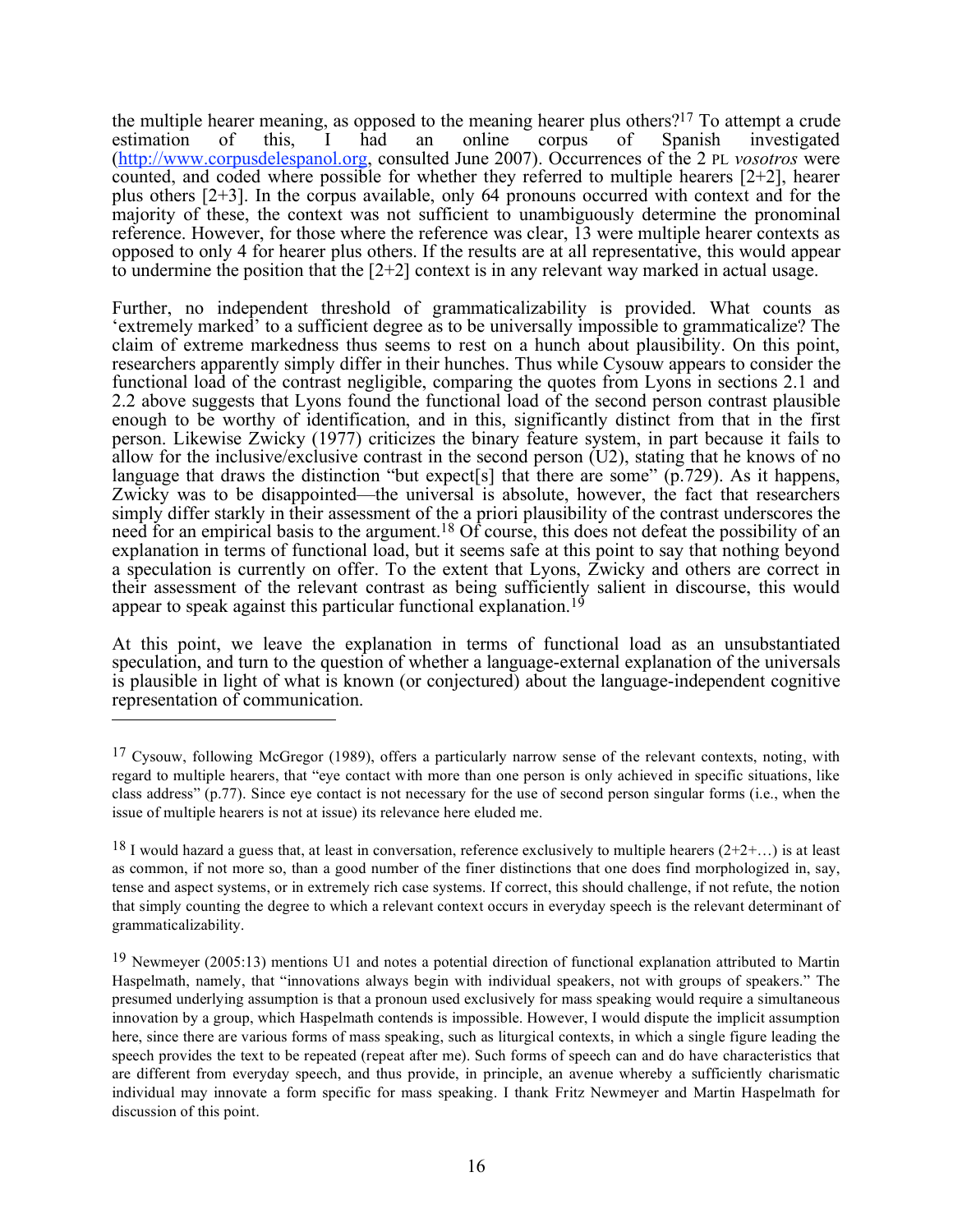### *3.2 Extended egocentricity*

 $\overline{a}$ 

A language-external explanation would be provided (thus rendering superfluous the argument for a substantive universal feature inventory) if it could be shown that the unattested distinctions cannot be simply conceptualized, and thus cannot be expressed in language in simple terms, regardless of the formal apparatus.

Looking first at U1, the absence of a contrast between a plurality of speakers versus [speaker and others], Franz Boas suggested that such a contrast was impossible on, partly, languageindependent grounds. Thus, he took "first person" [1] to denote not the speaker but rather the *self,* and wrote: "[a] true first person plural is impossible, because there can never be more than one self." Boas 1911:35). A similar viewpoint characterizes remarks by Benveniste (1971:202), Sokolovskaja (1980),<sup>20</sup> and others. Greenberg (1993) terms this argument the uniqueness of the *ego*.

Although this appears at first blush to be a typical functionalist explanation, offering an account for a linguistic universal in terms of a generalization that is independent of language, on reflection, it can be seen that this falls squarely within the formal mode of explanation, relying directly on a claim about the universal feature inventory as a restriction peculiar to language. The aspect of the account that is language-independent is the uniqueness of the *ego*.21 For the sake of argument, we may grant that to be correct as a matter of human psychology. But the account of the linguistic facts rests entirely on the premise that the morphological category "first person" universally denotes [*ego*], and can never be, say, the conventional discourse role of *speaker*. What is doing the explanatory work in excluding a true first person plural is this latter premise, that is, an assumption about an irreducible property of language, an aspect of the universal feature inventory.22 Boas's conjecture explains (without need for any additional stipulation) why the plural of a first person must be associative, but it does so only if there is a universal inventory of possible grammatical features, and this inventory includes [*ego*] but does not include [*speaker*].

The considerations just mentioned cover only U1. We may ask at this point whether there is a parallel to the uniqueness of the *ego* that would hold for U2 (and U3), say, a uniqueness of the *tu*. Greenberg rejects this possibility explicitly: "The ego has two linguistically relevant peculiarities. It is unique, and *unlike the second* or third person it has no true plural." (Greenberg 1993:13, emphasis added). In contrast to Greenberg, Levinson (1988:183) suggests it "may be that pronouns universally exhibit a 'prototype' semantics (Fillmore 1982) based on a canonical 'addressee' exhaust the relevant participant roles." Levinson may thus be read as suggesting a

<sup>20</sup> Sokolovskaja (1980) does not include U1 in her list of 50 putative universals regarding personal pronouns, and instead stipulates as a part of her notational apparatus that the speaker is always singular (i.e., unique), see her "limitation 1" (p.85).

<sup>21</sup> It is probably important to distinguish *ego* from the related notion of *deictic center*. The latter may indeed be a more appropriate source for the grounding of the first person, but I will leave these further refinements aside.

<sup>22</sup> See Lyons (1977) and Zwicky (1977), who stress the need to distinguish between speech act roles and morphological/grammatical categories of person, and suggesting that there are universals of language governing the relation between these. I have suggested that Zwicky was wrong in certain details, but his point is fundamental in evaluating purported language-external (i.e., functional) explanations, as discussed in the main text.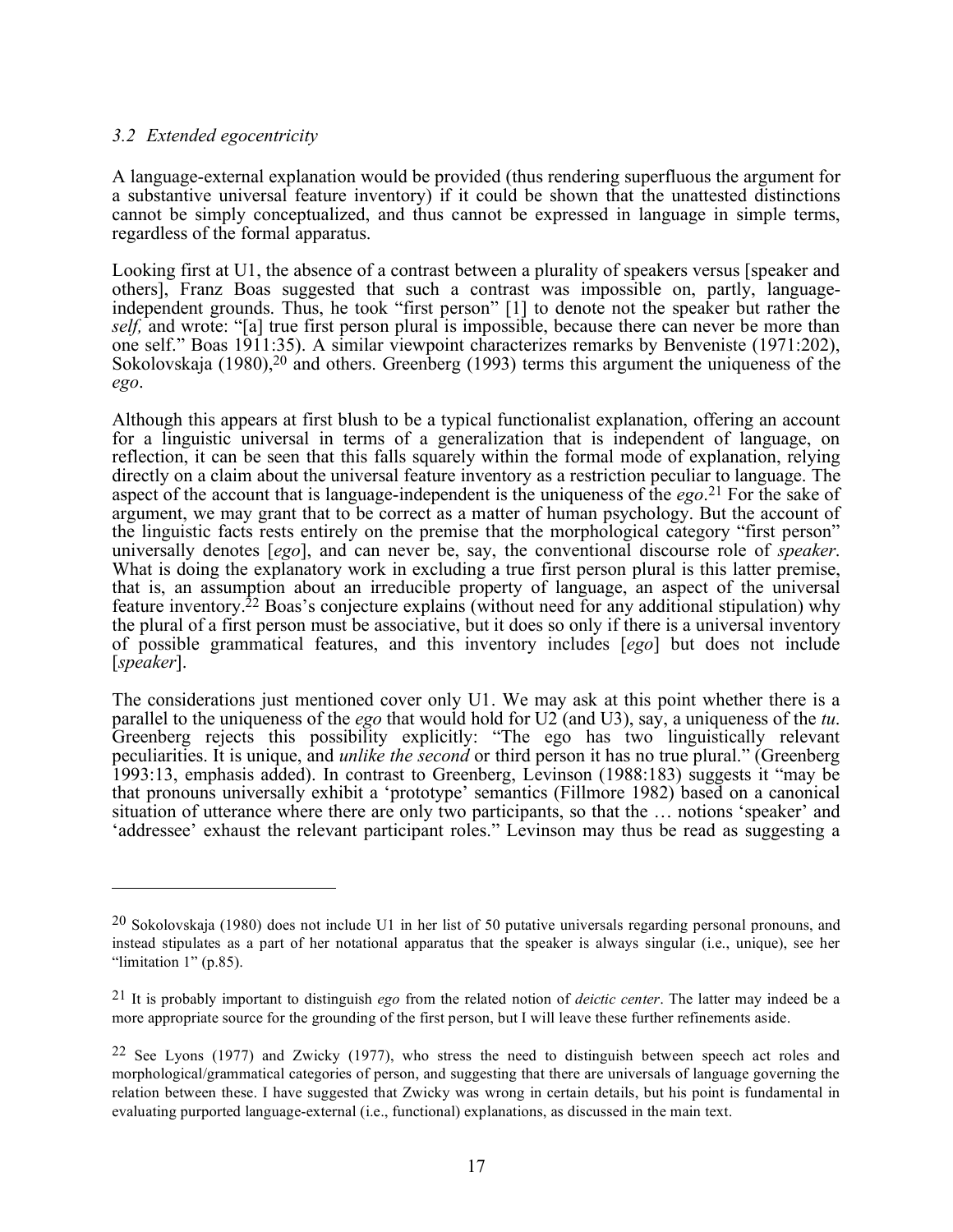unique *tu* alongside the unique *ego* in the universal feature inventory, see also Benveniste (1966:232). 23

If correct, this would indeed be a notable discovery, because it is very clearly a property of language and not a property of general cognition. Indeed, the context of Levinson's remarks is an assessment of the rich array of categories for the analysis of speech act participant roles that arise in the literature on sociolinguistics and the ethnography of speaking (Levinson discusses in particular the work of Erving Goffman, e.g., Goffman 1981). What is striking is how few of these distinctions are grammaticalized in the morphology of person. Where the linguist understands a notion of, say 'addressee', Goffman and those following him posit an array of finer distinctions (for example, between the *addressee*, to whom the utterance is addressed, the *target*, to whom the message is addressed, and the *hearer*, who happens to actually hear the utterance; the three need not coincide in actual utterance events). The suggestion from Levinson noted above was offered as a speculative answer to the question "why should most languages utilize first- and second-person grammatical categories that are indifferent to all the finer distinctions that are possible?" (Levinson 1988:183). It is thus abundantly clear that Levinson, and those on whose work he draws, quite explicitly see the problem as being one of linguistic, and not conceptual or cognitive, universals.

In sum, an account of U1-U2 in terms of the uniqueness of the *ego* and even more so of the uniqueness of the *tu* is does not constitute a functional account at all, but is rather a formal account—a specific proposal regarding the restricted universal inventory of features from which the grammatical categories in the world's languages may be constructed.24

### **4. Conclusion**

 $\overline{a}$ 

The conclusion seems inescapable, on the basis of the known facts. It is a universal and fundamental organizing principle of morphology that there are only two grammatical persons, namely first and second, in the sense that the dimension of person in natural language is exhaustively characterized by these two features, which in combination yield a four-way contrast. To be sure, there is room for further refinement in establishing the precise features, for example (i) whether these are binary (as in (18b)), or privative with underspecification for third

<sup>&</sup>lt;sup>23</sup> What Levinson might have in mind is something like the following: Just as Greenberg suggested that the speaker understands "we" even in chorus contexts to mean "I (unique) and those associated with me", the addressee will always understand plural 'you' as addressed to "me (unique) and those associated with me". In other words, although the speaker may address multiple individuals simultaneously, the hearer will always "hear" the utterance as directed towards themself—the unique *ego*—and associated others. My thanks to Irene Heim (p.c. 2005) for suggesting this way of thinking about what a "unique *tu*" might mean. Taking this direction further, it may then be instructive to think of the opposition *ego vs. tu* not as reference to [speaker] vs. [hearer], but rather as a distinction of orientation: 'originating from' vs 'directed towards' the *ego* / deictic center, on analogy to other aspects of deixis (cf. German *hin* vs. *her,* away from vs. towards the deictic center (speaker)).

<sup>24</sup> Levinson argues that some of the finer distinctions are in fact expressed in some languages. For example, differences between 'source' and 'speaker' are drawn in the distribution of evidentials. The observation constitutes further support for the main thesis here: the finer-grained distinctions that are universally unattested in the (simplex) morphology of person-marking are in fact distinguishable elsewhere in language. This argues strongly against the proposition that the absence of the distinctions in person morphology can be reduced to a general language-external property. See also Cysouw (2003:6-8).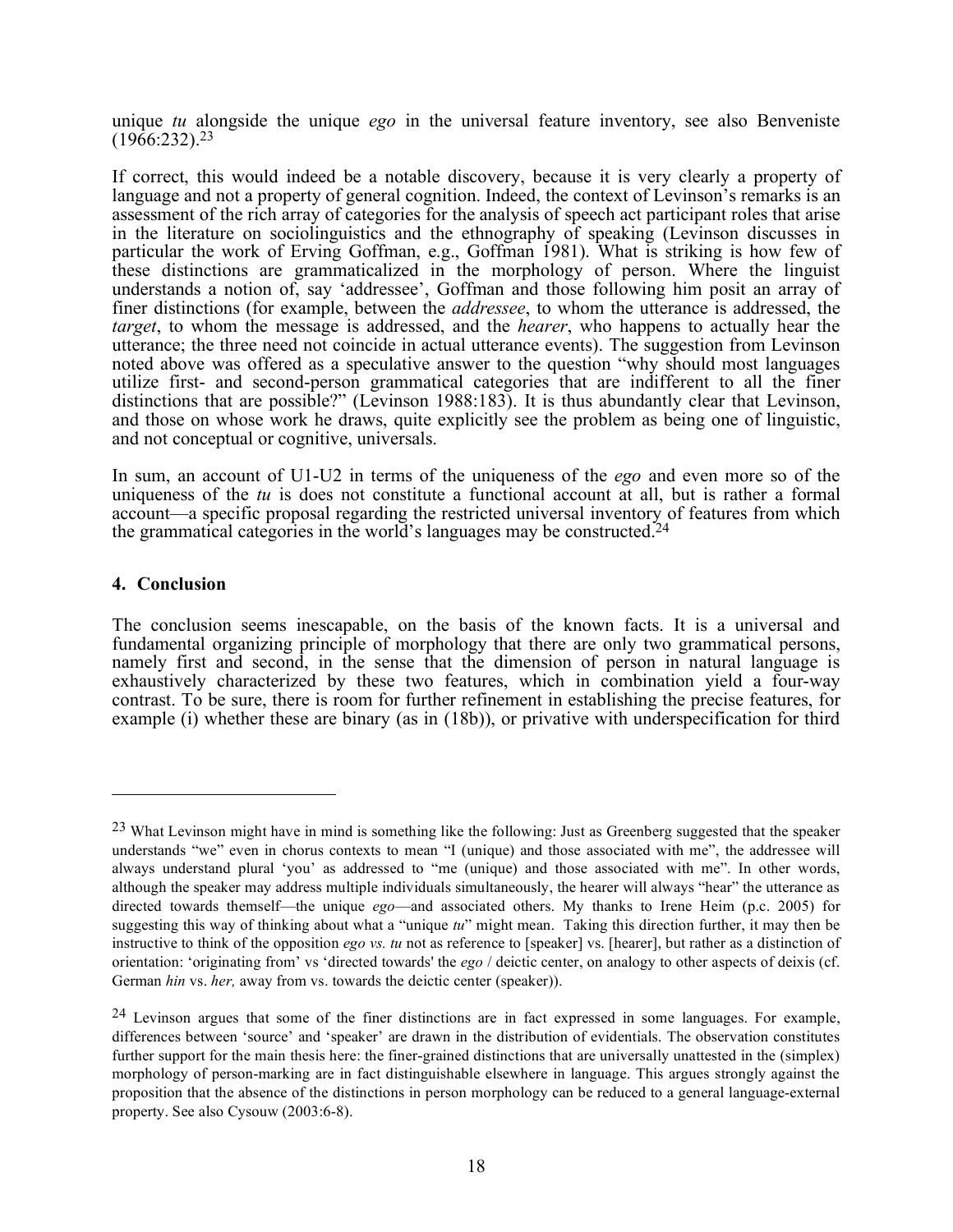person (as in  $(18c)$ ),<sup>25</sup> (ii) whether these are part of a geometry, and (iii) how precisely the features are defined with respect to speech act participants ([speaker/hearer] vs. [ego/tu], etc.).

| (18) | a. notional | b. binary         | c. privative      |
|------|-------------|-------------------|-------------------|
|      | $1+2$       | $[+spk, +hr]$     | [speaker, hearer] |
|      | $1+2+3$     |                   |                   |
|      |             |                   | [speaker]         |
|      | $1 + 3$     | $[+$ spk, $-$ hr] |                   |
|      |             | $[-spk, +hr]$     |                   |
|      | $2 + 3$     |                   | [hearer]          |
|      |             | $-spk, -hr$       | (unspecified)     |

This is a noteworthy discovery, and has proven eminently robust, having survived more scrutiny, over a larger range of languages, than most, if not all, other morphological universals. The universals in U1-U3, which motivate the two-valued system, have been discussed and investigated over more than 50 years of work, and some 500 languages. The categories involved are extremely well-defined and accessible, thus it is clear what a relevant counter-example would look like. Indeed, counter-examples have been proposed, but as discussed above, none has survived closer inspection. This discovery is all the more important for the study of linguistic universals as it has resisted explanation from language-external considerations. Proposed functional explanations, such as the uniqueness of the *ego* (and perhaps of the *tu*) are not language-independent properties of cognition, but amount in fact to recognition of the formalist position, that there are indeed substantive linguistic universals that constitute discoveries about limitations on possible morpheme inventories. That is, what the study of person marking teaches us is that there are indeed well-defined, conceivable meanings, that are simply inexpressible as simplex elements. The atomic feature inventory of Universal Grammar is limited, and it is therefore meaningful to speak of possible and impossible morphemes.

## **References**

 $\overline{a}$ 

Anderson, Stephen R. 1992. *A-Morphous Morphology*, Cambridge University Press, Cambridge. Aristava, <sup>Š</sup>. K., Kh. S. Bgažba, M. M. Tsikolija, L. P. <sup>Č</sup>kadua, and K. S. <sup>Š</sup>akryl. 1968.

Aronoff, Mark, Irit Meier, Carol Padden & Wendy Sandler. 2004. Morphological universals and the sign language type, in Geert Booij & Jaap van Marle (eds.), *Yearbook of Morpholoy 2004*, Kluwer, Dordrecht, pp. 19-39.

Benveniste, Emile. 1966. *Problèmes de linguistique générale*, Gallimard, Paris.

Blansitt, Edward L. 1975. Progressive aspect, *Working papers on language universals*, **18**, 1-35.

Boas, Franz. 1911. Introduction, in Franz Boas (ed.). *Handbook of American Indian Languages*, Bureau of American Ethnology, Washington, D.C., pp. 1-83. [Reprinted in Preston

<sup>&</sup>lt;sup>25</sup> Note that the logic of underspecification provides a partial hierarchy  $1+2 > 1,2 > 3$ , which is expected to be reflected in considerations of markedness, for example, predictions about directions of neutralization and syncretism. For example, in a language like English, as there is no "inclusive" pronoun, the first four categories in (18) constitute a natural class, defined by the feature [speaker]. There is a sizeable literature on this, including significant debate, see Noyer (1997), Harley and Ritter (2002), McGinnis (2005) and Nevins (2007); see Cysouw (2003) for criticism. Note that the logic of underspecification does not inherently order [speaker] versus [hearer]; if it is correct that the semantic grouping [speaker,hearer] always neutralizes to [speaker] in a language without an inclusive/exclusive opposition, this needs to be stated in addition, for example, via a hierarchy 1>2>3 (Zwicky 1977), though the facts here are famously debated (see Noyer 1997). On semantic issues bearing on markedness, see Schlenker (1999), Heim (in press), Sauerland (in press), Kratzer (2006) and references there.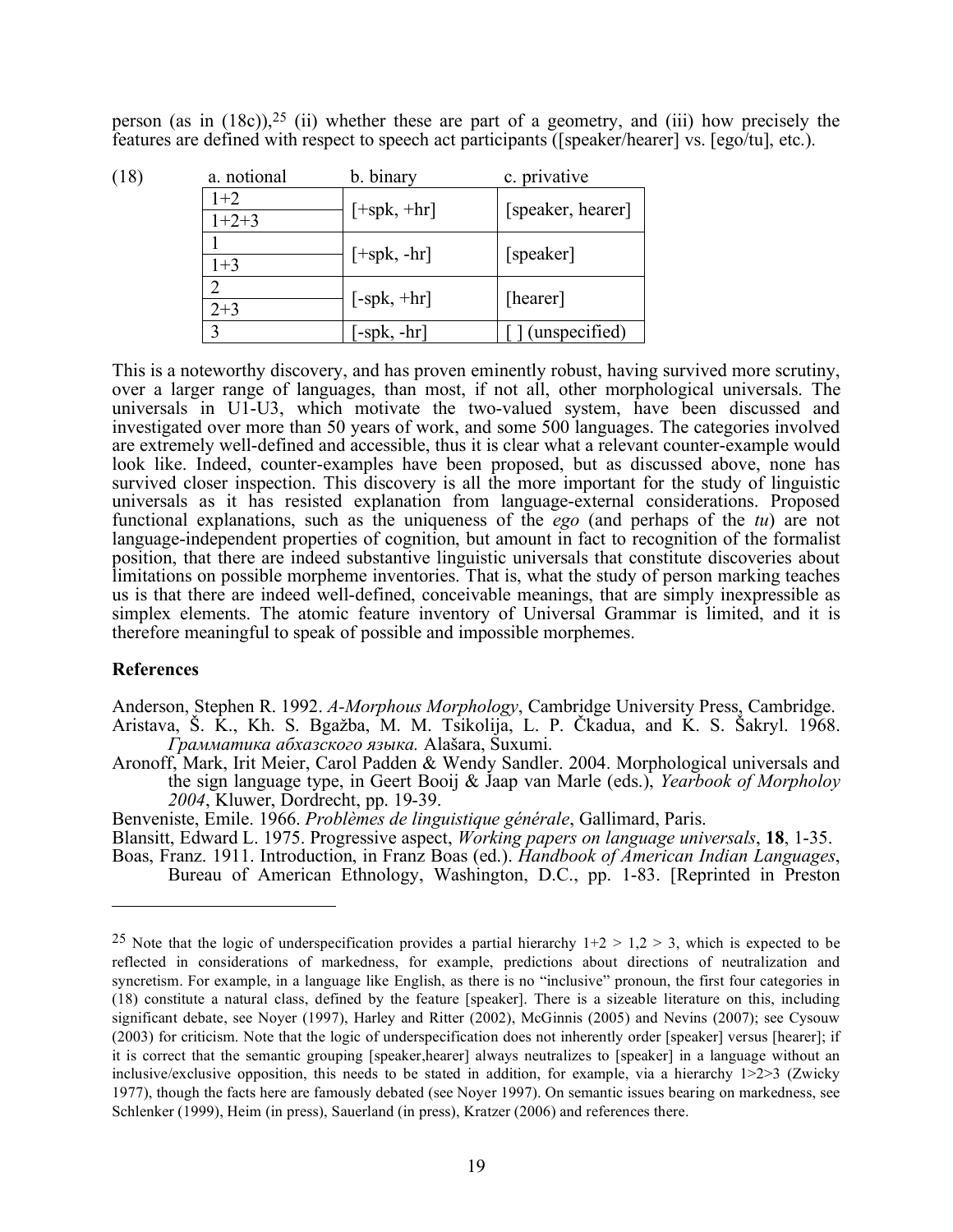Holder, ed., 1991, *Introduction to Handbook of American Indian Languages,* University of Nebraska Press, Lincoln.]

- Bybee, J. L. 1985. *Morphology: A Study of the Relation between Meaning and Form*, John Benjamins, Amsterdam/Philadelphia.
- Calabrese, Andrea. 2006 / in press. On absolute and contextual syncretism: remarks on the structure of case paradigms and how to derive them, in Asaf Bachrach & Andrew Ira Nevins (eds.), *Inflectional Identitiy*, Oxford University Press, Oxford, pp.
- Cinque, Guglielmo. 1999. *Adverbs and functional heads: A cross-linguistic perspective*, Oxford University Press, Oxford, UK.
- Conklin, Harold C. 1962. Lexicographical treatment of folk taxonomies, in Fred W. Householder & Sol Saporta (eds.), *Problems in Lexicography*, Indiana University Press, Bloomington, pp. 119-142.
- Comrie, Bernard. 1980. Review of *Universals of Human Language, vol III: Word Structure*, ed. J. H. Greenberg, *Language* **56.4**, 834-838.
- Corbett, Greville G. 1991. *Gender*, Cambridge University Press, Cambridge.
- Corbett, Greville G. 2000. *Number*, Cambridge University Press, Cambridge.
- Croft, William. 2003. *Typology and Universals [Second Edition]*, Cambridge University Press, Cambridge.
- Cysouw, Michael. 2003. *The paradigmatic structure of person marking*, Oxford University Press, Oxford.
- Elson, Ben. 1960. Sierra Popoluca Morphology, *International Journal of American Linguistics* **26.3,** 206-223.
- Filimonova, Elena (ed.). 2005. *Clusivity: Typology and case studies of the inclusive-exclusive distinction*, John Benjamins, Amsterdam.
- Fillmore, Charles J. 1982. Frame semantics, in *Linguistics in the Morning Calm*, Hanshin, Seoul, pp. 111-137.
- Foley, William A. 1986. *The Papuan Languages of New Guinea*, Cambridge University Press, Cambridge.
- Forchheimer, Paul. 1953. *The category of person in language*, Walter de Gruyter, Berlin.
- Fransen, M. A.E. 1995. *A Grammar of Limbum, a Grassfields Bantu Language Spoken in the North-West Province of Cameroon*, Ph.D. Dissertation, Free University, Amsterdam.
- Goffman, Erving. 1981. *Forms of Talk*, University of Pennsylvania Press, Philadelphia.
- Gonzalez, Andrew B. 1981. *Pampangan: Towards a Meaning-Based Description*, Australian National University, Canberra.
- Greenberg, Joseph H. 1963. Some universals of grammar with particular reference to the order of meaningful elements, in Joseph H. Greenberg (ed.). *Universals of Language*, MIT Press, Cambridge, pp. 73-113.
- Greenberg, Joseph H. 1988. The first person inculsive dual as an ambiguous category, *Studies in Language* **12.1,** 1-18.
- Greenberg, Joseph H. 1989. On a metalanguage for pronominal systems: a reply to McGregor, *Studies in Language* **13.2,** 452-458.
- Greenberg, Joseph H. 1993. The second person is rightly so called, in Mushira Eid & Gregory Iverson (eds.), *Principles and Prediction: The analysis of natural language*, Benjamins, Amsterdam, pp.
- Halle, Morris. 1997. Distributed Morphology: Impoverishment and Fission, in Benjamin Bruening, Yoonjung Kang & Martha McGinnis (eds.), PF: Papers at the Interface, MIT Working Papers in Linguistics, Cambridge, 30, pp. 425-449.
- Harley, Heidi & Elizabeth Ritter. 2002. Person and number in pronouns: a feature-geometric analysis, *Language* **78,** 482-526.
- Heim, Irene. 2007, in press. Uninterpretable features on bound variable pronouns, in David Adger, Susana Béjar & Daniel Harbour (eds.), *Phi theory: Phi features across interfaces*
- Hewitt, B. G. & Z. K. Khiba. 1979. *Abkhaz*, North Holland, Amsterdam.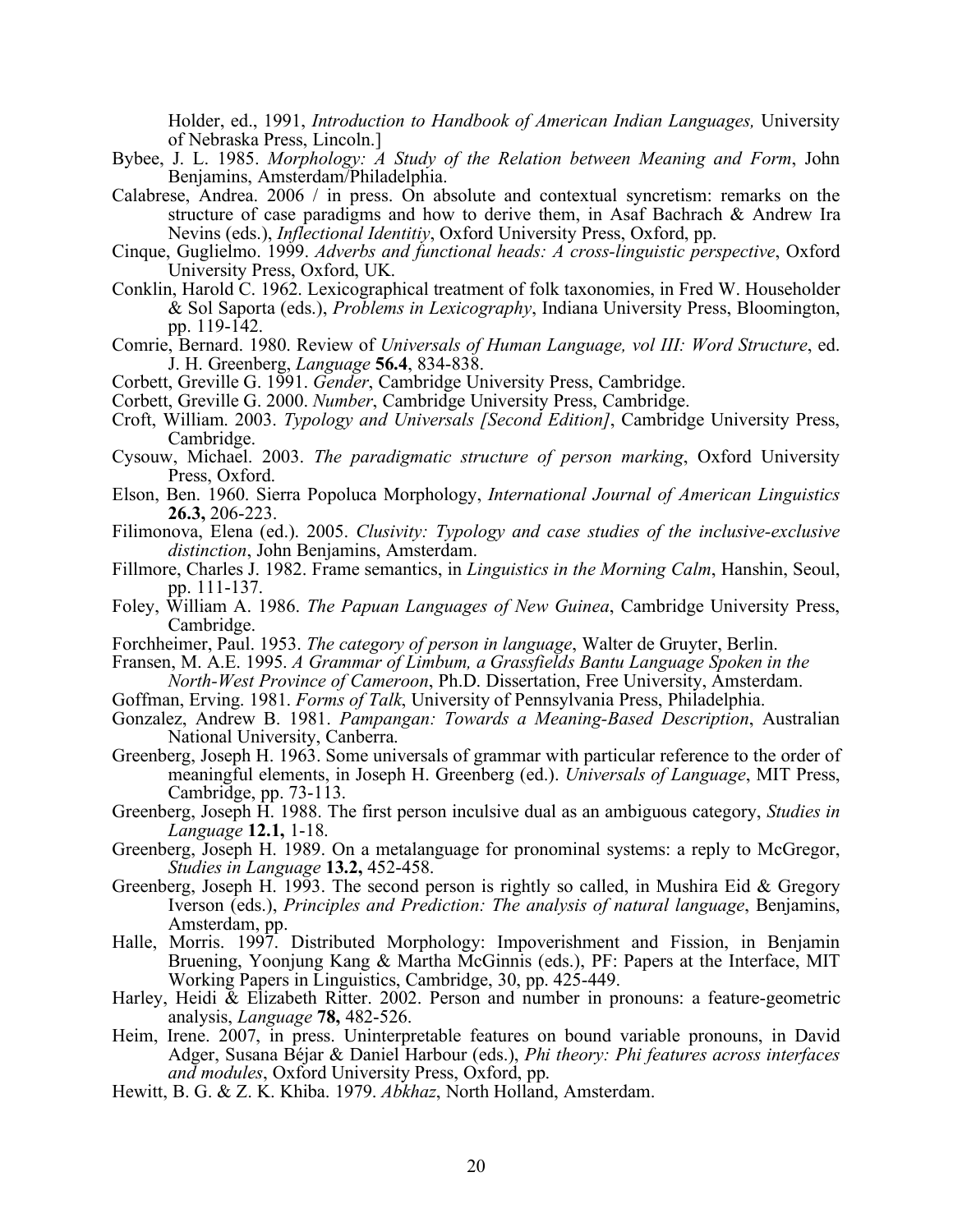- Ingram, David. 1978. Typology and universals of personal pronouns, in Joseph H. Greenberg (ed.). *Universals of Human Language, vol. III: Word Structure*, Stanford University Press, Stanford, pp. 213-248.
- Kratzer, Angelika. 2006. Minimal Pronouns: Fake indexicals as windows into the properties of bound variable pronouns. Unpublished manuscript, University of Massachusetts, Amherst.
- Levinson, Steven C. 1988. Putting linguistics on a proper footing: Explorations in Goffman's concepts of participation, in Paul Drew & Anthony Wootton (eds.), *Erwing Goffman: Exploring the Interaction Order*, Polity Press, Oxford, pp. 161-227.
- Lillo-Martin, Diane & Edward S. Klima. 1990. Pointing out differences: ASL pronouns in syntactic theory, in Susan D. Fischer & Patricia Siple (eds.), *Theoretical Issues in Sign Language Research, vol. 1: Linguistics*, Chicago University Press, Chicago, pp. 191-210.
- Lyons, John. 1968. *Introduction to Theoretical Linguistics*, Cambridge University Press, Cambridge.
- Lyons, John. 1977. *Semantics*, Cambridge University Press, Cambridge, UK.
- Marantz, Alec. 1982. Re Reduplication, *Linguistic Inquiry* **13,** 483-545.
- McCarthy, John J. & Alan Prince. 1996. Prosodic Morphology 1986, *Rutgers University Center for Cognitive Science Technical Report*, **32**, pp.
- McGinnis, Martha. 2005. On markedness asymmetries in person and number, *Language* **81.3,** 699-718.
- McGregor, William B. 1989. Greenberg on the first person inclusive dual: Evidence from some Australian languages, *Studies in Language* **13.2,** 437-458.
- Meier, Richard P. 1990. Person deixis in American Sign Language, in Susan D. Fischer & Patricia Siple (eds.), *Theoretical Issues in Sign Language Research, vol 1: Linguistics*, University of Chicago Press, Chicago, pp. 175-190.
- Milne, Leslie. 1921. *An Elementary Palaung Grammar*, Clarendon Press, Oxford.
- Moravcsik, Edith A. 1995. Summing up Suffixaufnahme, in Frans Plank (ed.). *Double Case: Agreement by Suffixaufnahme*, Oxford University Press, New York, pp. 451-484.
- Moravcsik, Edith A. 2003. A semantic analysis of associative plurals, *Studies in Language* **27.3**, 469-503.
- Mühlhäusler, Peter & Rom Harré. 1990. *Pronouns and People: The linguistic constructions of social and personal identity*, Blackwell, Oxford.
- Neidle, Carol, Judy Kegl, Dawn MacLaughlin, Benjamin Bahan & Robert G. Lee. 2000. *The syntax of American Sign Language: Functional Categories and Hierarchical Structure*, MIT Press, Cambridge.
- Nelson, Nicole. 2003. *Asymmetric anchoring*, Ph.D. Dissertation, Rutgers University,
- Nevins, Andrew. 2007. The representation of third person and its consequences for Person-Case effects, *Natural Language and Linguistic Theory* **25.2,** 273-313.
- Newmeyer, Frederick J. 2005. *Possible and Probable Languages*, Oxford University Press, Oxford.
- Newmeyer, Frederick J. this volume. Universals in Syntax**,**
- Noyer, Rolf. 1997. *Features, positions and affixes in Autonomous Morphological Structure*, Garland Press, New York.
- Plank, Frans. 1985. Die Ordnung der Personen, *Folia Linguistica* **19,** 111-176.
- Rice, Keren. 2000. *Morpheme order and semantic scope: Word formation in the Athapaskan verb*, Cambridge University Press, Cambridge.
- Rubino, Carl. 2000. *Ilocano Dictionary and Grammar: Ilocano-English, English-Ilocano*, University of Hawaiʻi Press, Honolulu.
- Rubino, Carl. 2005. Iloko, in Nikolaus Himmelmann and K.A. Adelaar (eds.), *The Austronesian Languages of Asia and Madagascar*, Curzon Press, London, pp. 326-349.
- Sandler, Wendy & Diane Lillo-Martin. 2006. *Sign Language and Linguistic Universals*,
- Cambridge University Press, Cambridge. Sauerland, Uli. 2004. <sup>A</sup> comprehensive semantics for agreement. Handout of <sup>a</sup> paper presented at *Workshop on Phi Features.* McGill University.